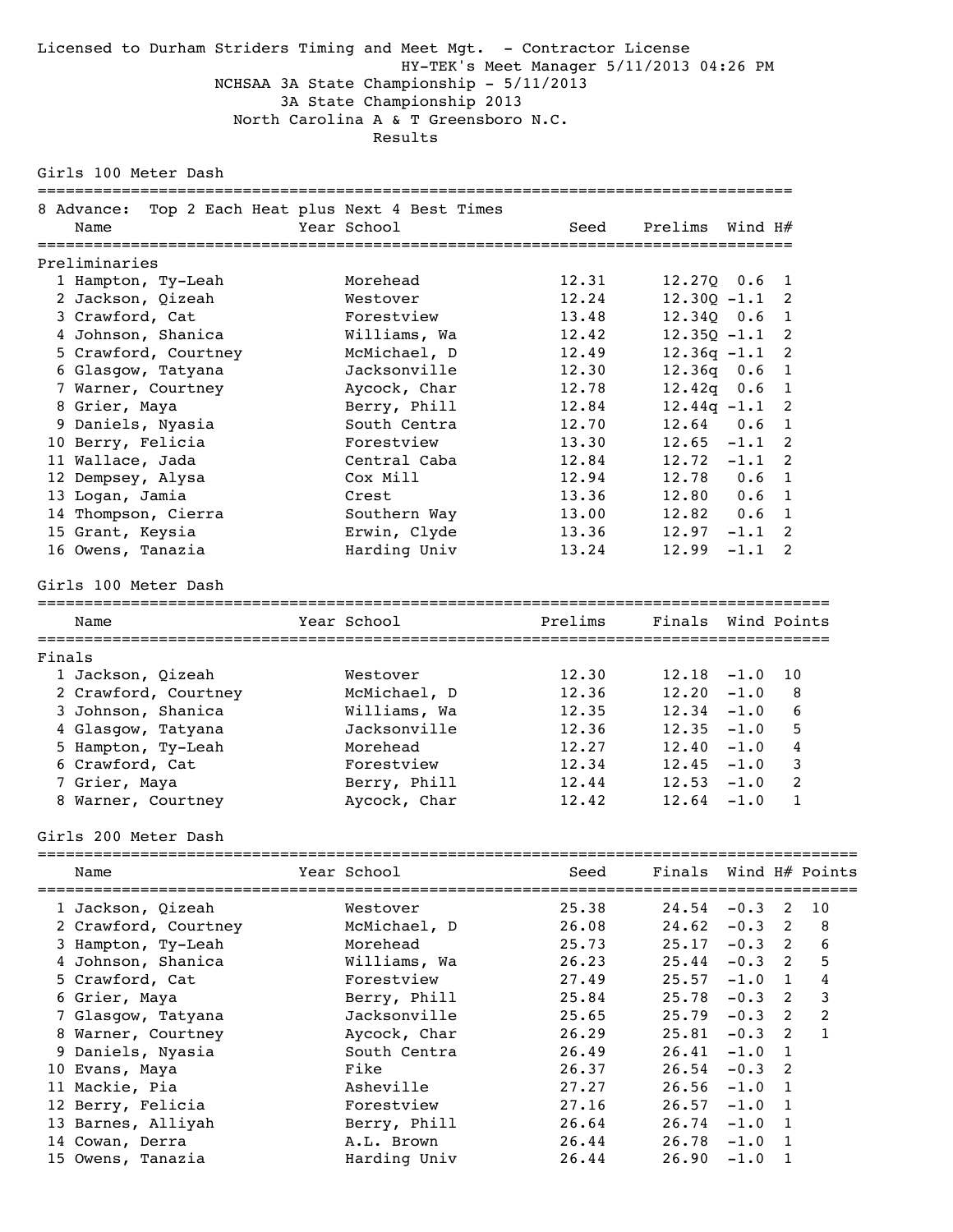Girls 400 Meter Dash

| Name                | Year School  | Seed    | Finals H# Points |                |                |
|---------------------|--------------|---------|------------------|----------------|----------------|
| 1 Evans, Maya       | Fike         | 58.07   | 55.93            | 2              | 10             |
| 2 Glasgow, Tatyana  | Jacksonville | 59.68   | 56.57            | 2              | -8             |
| 3 Mills, Tatiana    | Berry, Phill | 59.04   | 57.74            | 2              | 6              |
| 4 Owens, Tanazia    | Harding Univ | 59.74   | 58.61            | 2              | 5              |
| 5 Mackie, Pia       | Asheville    | 1:00.42 | 58.62            | $2^{1}$        | 4              |
| 6 Jackson, Kayla    | Westover     | 1:00.98 | 58.77            | $\mathbf{1}$   | 3              |
| 7 Weekes, Tracey    | Weddington H | 1:01.44 | 59.43            | $\mathbf{1}$   | $\mathfrak{D}$ |
| 8 Robinson, Brooke  | Fred T. Foar | 1:00.68 | 59.77            | $\mathbf{1}$   | $\mathbf{1}$   |
| 9 Passannate, Anna  | Chapel Hill  | 1:00.83 | 1:00.86          | $\mathbf{1}$   |                |
| 10 Clarke, Courtney | Currituck Co | 1:02.30 | 1:01.06          | $\mathbf{1}$   |                |
| 11 Hicks, Kacie     | Marvin Ridge | 1:00.64 | 1:01.93          | $\overline{2}$ |                |
| 12 Green, Adrienne  | Kings Mounta | 1:03.63 | 1:02.05          | 1              |                |
| 13 Downing, Carli   | Northern Gui | 1:00.76 | 1:02.14          | $\mathbf{1}$   |                |
| 14 Hannah, Jessica  | Huss, Hunter | 1:03.65 | 1:03.32          | 1              |                |
|                     |              |         |                  |                |                |

Girls 800 Meter Run

|  | Name                    | Year School  | Seed    | Finals Points |              |
|--|-------------------------|--------------|---------|---------------|--------------|
|  | 1 Dodge, Blake          | West Cartere | 2:28.03 | 2:13.23       | 10           |
|  | 2 Cease, Katie          | West Cartere | 2:27.86 | 2:16.48       | 8            |
|  | 3 Zimmerman, Micalyne   | Berry, Phill | 2:23.00 | 2:19.33       | 6            |
|  | 4 Young, Alexa          | Chapel Hill  | 2:22.12 | 2:20.32       | 5            |
|  | 5 Dunkley, Delaney      | Marvin Ridge | 2:23.20 | 2:20.78       | 4            |
|  | 6 Wilson, Samiiah       | Cardinal Gib | 2:23.43 | 2:22.76       | 3            |
|  | 7 Turner, Brooke        | Tuscola      | 2:25.91 | 2:22.88       | 2            |
|  | 8 Lowman, Olivia        | Douglas Byrd | 2:24.65 | 2:23.36       | $\mathbf{1}$ |
|  | 9 Lowe, Maddie          | Northwest Ca | 2:24.40 | 2:24.84       |              |
|  | 10 Farris, Sydney       | Charlotte Ca | 2:26.30 | 2:25.07       |              |
|  | 11 Arrington, Nastassia | Gray's Creek | 2:24.37 | 2:25.66       |              |
|  | 12 Revis, Lauren        | R-S Central  | 2:31.99 | 2:25.81       |              |
|  | 13 Walker, Valerie      | Burns        | 2:30.18 | 2:25.83       |              |
|  | 14 Cox, Chloe           | South Centra | 2:28.96 | 2:25.92       |              |
|  | 15 West, Lauren         | Hunt         | 2:28.73 | 2:26.35       |              |
|  | 16 Turlington, Amy      | West Henders | 2:33.25 | 2:30.23       |              |
|  |                         |              |         |               |              |

### Girls 1600 Meter Run

| Name                  | Year School  | Seed    | Finals Points |                |
|-----------------------|--------------|---------|---------------|----------------|
| 1 Dodge, Blake        | West Cartere | 5:15.12 | 4:59.35       | 10             |
| 2 Lowe, Maddie        | Northwest Ca | 5:23.56 | 5:11.68       | 8              |
| 3 Velasco, Lauren     | Cardinal Gib | 5:17.72 | 5:14.69       | 6              |
| 4 Turner, Brooke      | Tuscola      | 5:29.22 | 5:17.53       | 5              |
| 5 Hilliard, Carmen    | South Brunsw | 5:18.48 | 5:18.59       | 4              |
| 6 West, Lauren        | Hunt         | 5:33.39 | 5:20.92       | 3              |
| 7 Cartier, Naomi      | Asheville    | 5:30.23 | 5:22.57       | $\overline{2}$ |
| 8 Crook, Marija       | Chapel Hill  | 5:26.91 | 5:22.60       |                |
| 9 Wilson, Leah        | North Buncom | 5:37.16 | 5:24.88       |                |
| 10 Melrose, Allison   | Tuscola      | 5:33.45 | 5:27.02       |                |
| 11 Wiggenhorn, Amanda | Cardinal Gib | 5:27.37 | 5:28.07       |                |
| 12 Kessenich, Alden   | Marvin Ridge | 5:35.00 | 5:28.71       |                |
| 13 Garrett, Morgan    | Weddington H | 5:36.51 | 5:29.73       |                |
| 14 Reid-shaw, Indy    | Orange       | 5:20.24 | 5:31.58       |                |
| 15 Stanley, Brittany  | Mount Pleasa | 5:42.35 | 5:40.20       |                |

Girls 3200 Meter Run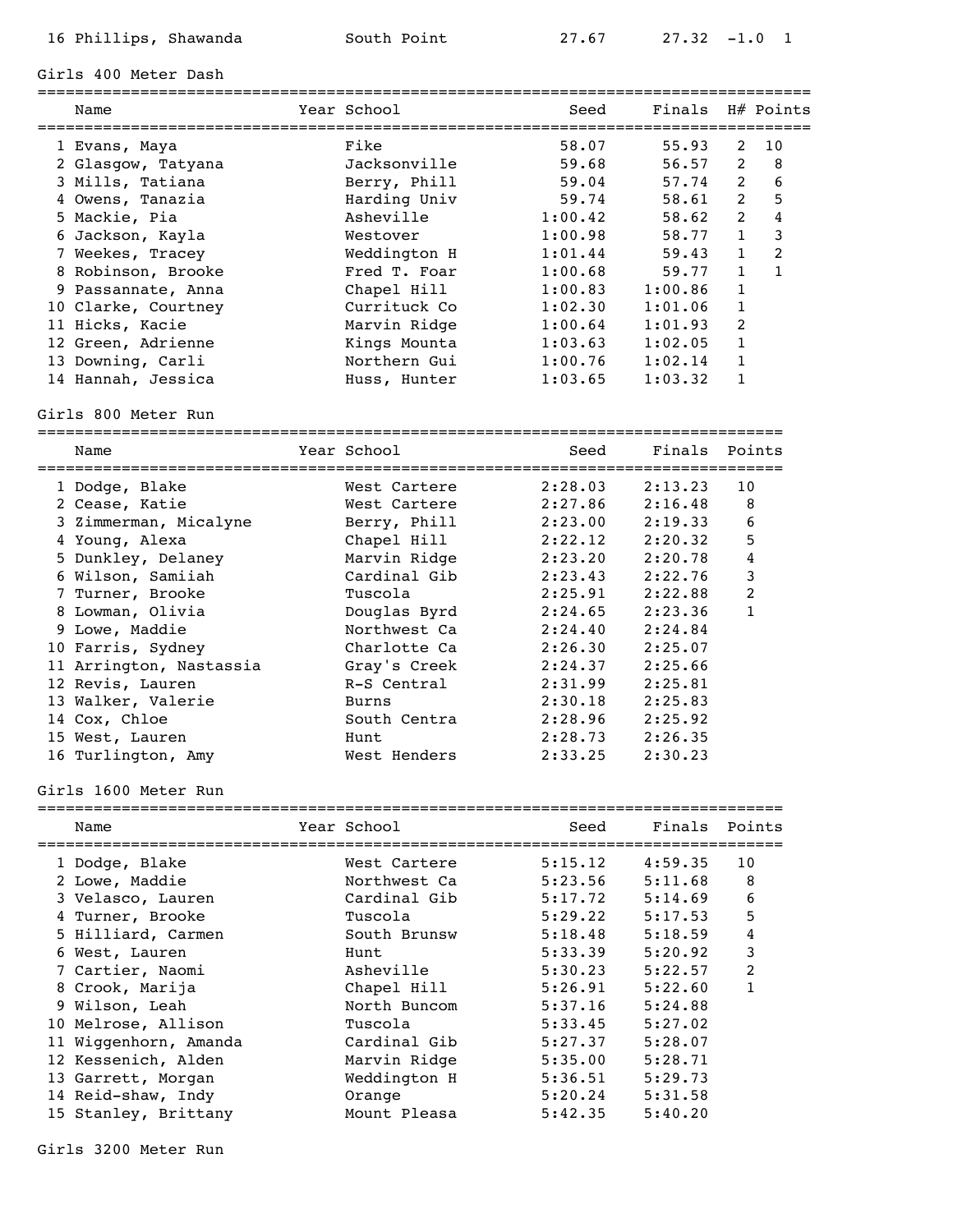|        |                                        | ================                       | ==================================== |                    |                |                         |
|--------|----------------------------------------|----------------------------------------|--------------------------------------|--------------------|----------------|-------------------------|
|        | Name                                   | Year School                            | Seed                                 | Finals             | Points         |                         |
|        | 1 Ebihara, Sophie                      | Cardinal Gib                           | 10:55.28                             | 11:08.52           | 10             |                         |
|        | 2 Doggett, Mary Grace                  | Cardinal Gib                           | 11:10.31                             | 11:23.11           | 8              |                         |
|        | 3 Van Ord, Tristin                     | Chapel Hill                            | 11:13.56                             | 11:24.15           | 6              |                         |
|        | 4 Andrejchak, Natalie                  | Robinson, Ja                           | 11:45.90                             | 11:38.81           | 5              |                         |
|        |                                        | Marvin Ridge                           |                                      | 11:39.20           | $\overline{4}$ |                         |
|        | 5 Hussey, Melanie<br>6 Ruehl, Katarina | North Buncom                           | 11:35.00                             | 11:52.64           | 3              |                         |
|        |                                        |                                        | 11:58.26                             |                    | 2              |                         |
|        | 7 Renwick, Nicole                      | Marvin Ridge                           | 11:58.00                             | 11:56.61           | $\mathbf{1}$   |                         |
|        | 8 Price, Mallary                       | Weddington H                           | 11:45.10                             | 12:00.02           |                |                         |
|        | 9 Callison, Patricia                   | North Buncom                           | 12:01.04                             | 12:10.21           |                |                         |
|        | 10 Cartier, Naomi                      | Asheville                              | 12:12.95                             | 12:24.17           |                |                         |
|        | 11 Bartolomeo, Rachel                  | Cardinal Gib                           | 11:56.75                             | 12:29.49           |                |                         |
|        | 12 Cornell, Marlena                    | White Oak                              | 12:32.29                             | 12:38.76           |                |                         |
|        | 13 Schleiker, Samantha                 | West Cartere                           | 12:27.24                             | 12:43.77           |                |                         |
|        | 14 Latimer, Emily                      | Currituck Co                           | 12:29.11                             | 12:45.73           |                |                         |
|        | 15 Gomez, Emma                         | West Cartere                           | 12:40.62                             | 12:52.02           |                |                         |
|        | 16 Morton, Cassie                      | Kings Mounta                           | 12:58.38                             | 13:03.30           |                |                         |
|        | Girls 100 Meter Hurdles                |                                        |                                      |                    |                |                         |
|        | 8 Advance:                             | Top 2 Each Heat plus Next 4 Best Times |                                      |                    |                |                         |
|        | Name                                   | Year School                            | Seed                                 | Prelims            | Wind H#        |                         |
|        | ==================<br>Preliminaries    |                                        |                                      |                    |                |                         |
|        | 1 Mitchell, Kayla                      | Overhills                              | 14.78                                | $14.47Q - 0.5$     |                | 1                       |
|        |                                        | Western Alam                           | 14.75                                | 14.910             | 1.2            | 2                       |
|        | 2 Laws, Lydia                          |                                        |                                      |                    |                |                         |
|        | 3 Mcmillan, Kylie                      | Southern Gui                           | 15.26                                | $14.98Q - 0.5$     |                | $\mathbf{1}$            |
|        | 4 Blackburn, Hannah                    | Chapel Hill                            | 15.45                                | 15.24Q             | 1.2            | 2                       |
|        | 5 Ruff, Kaylah                         | Hickory                                | 16.66                                | $15.16q - 0.5$     |                | $\mathbf{1}$            |
|        | 6 Lawing, Talvanisha                   | A.L. Brown                             | 16.74                                | 15.30q             | 1.2            | 2                       |
|        | 7 Firms, Passion                       | Berry, Phill                           | 17.24                                | $15.89q - 0.5$     |                | $\mathbf{1}$            |
|        | 8 Jenkins, Sydney                      | Berry, Phill                           | 17.24                                | 16.34q             | 1.2            | 2                       |
|        | 9 Chandler, Dominique                  | Jacksonville                           | 16.34                                | 16.66              | 1.2            | 2                       |
|        | 10 Scott, Marisa                       | Patton                                 | 17.24                                | 16.89              | $-0.5$         | $\overline{1}$          |
|        | 11 Allens, Jacquera                    | Jacksonville                           | 17.32                                | 16.98              | $-0.5$         | - 1                     |
|        | 12 White, Melissa                      | West Henders                           | 17.53                                | 17.13              | 1.2            | 2                       |
|        | 13 Livingston, Margaret                | Weddington H                           | 17.04                                | 17.20              | $-0.5$         | $\mathbf{1}$            |
|        | 14 Williams, Olympia                   | Rocky Mount                            | 16.81                                | 17.24              | 1.2            | 2                       |
|        | 15 Baten, Jared                        | Asheville                              | 17.32                                | 18.24              | 1.2            | $\overline{\mathbf{2}}$ |
|        | -- Hedgepeth, Rhema                    | Northern Nas                           | 16.57                                | FS                 | $-0.5$         | $\overline{1}$          |
|        | Girls 100 Meter Hurdles                |                                        |                                      |                    |                |                         |
|        |                                        | Year School                            | Prelims                              | Finals Wind Points |                |                         |
|        | Name<br>========================       |                                        |                                      |                    |                |                         |
| Finals |                                        |                                        |                                      |                    |                |                         |
|        | 1 Mitchell, Kayla                      | Overhills                              | 14.47                                | 14.79              | $-3.5$         | 10                      |
|        | 2 Laws, Lydia                          | Western Alam                           | 14.91                                | 14.81              | $-3.5$         | 8                       |
|        | 3 Mcmillan, Kylie                      | Southern Gui                           | 14.98                                | 15.00              | $-3.5$         | 6                       |
|        | 4 Ruff, Kaylah                         | Hickory                                | 15.16                                | 15.51              | $-3.5$         | 5                       |
|        | 5 Blackburn, Hannah                    | Chapel Hill                            | 15.24                                | 15.59              | $-3.5$         | 4                       |
|        | 6 Lawing, Talvanisha                   | A.L. Brown                             | 15.30                                | 15.66              | $-3.5$         | 3                       |
|        | 7 Firms, Passion                       | Berry, Phill                           | 15.89                                | 16.62              | $-3.5$         | 2                       |
|        | 8 Jenkins, Sydney                      | Berry, Phill                           | 16.34                                | 17.38              | $-3.5$         | 1                       |
|        | Girls 300 Meter Hurdles                |                                        |                                      |                    |                |                         |
|        |                                        |                                        |                                      |                    |                |                         |
|        | Name                                   | Year School                            | Seed                                 | Finals H# Points   |                |                         |
|        | 1 Laws, Lydia                          | Western Alam                           | 45.17                                | 43.79              | 2              | 10                      |
|        | 2 Fulford, Madison                     | Robinson, Ja                           | 46.54                                | 45.06              | $\mathbf{2}$   | 8                       |
|        |                                        |                                        |                                      |                    |                |                         |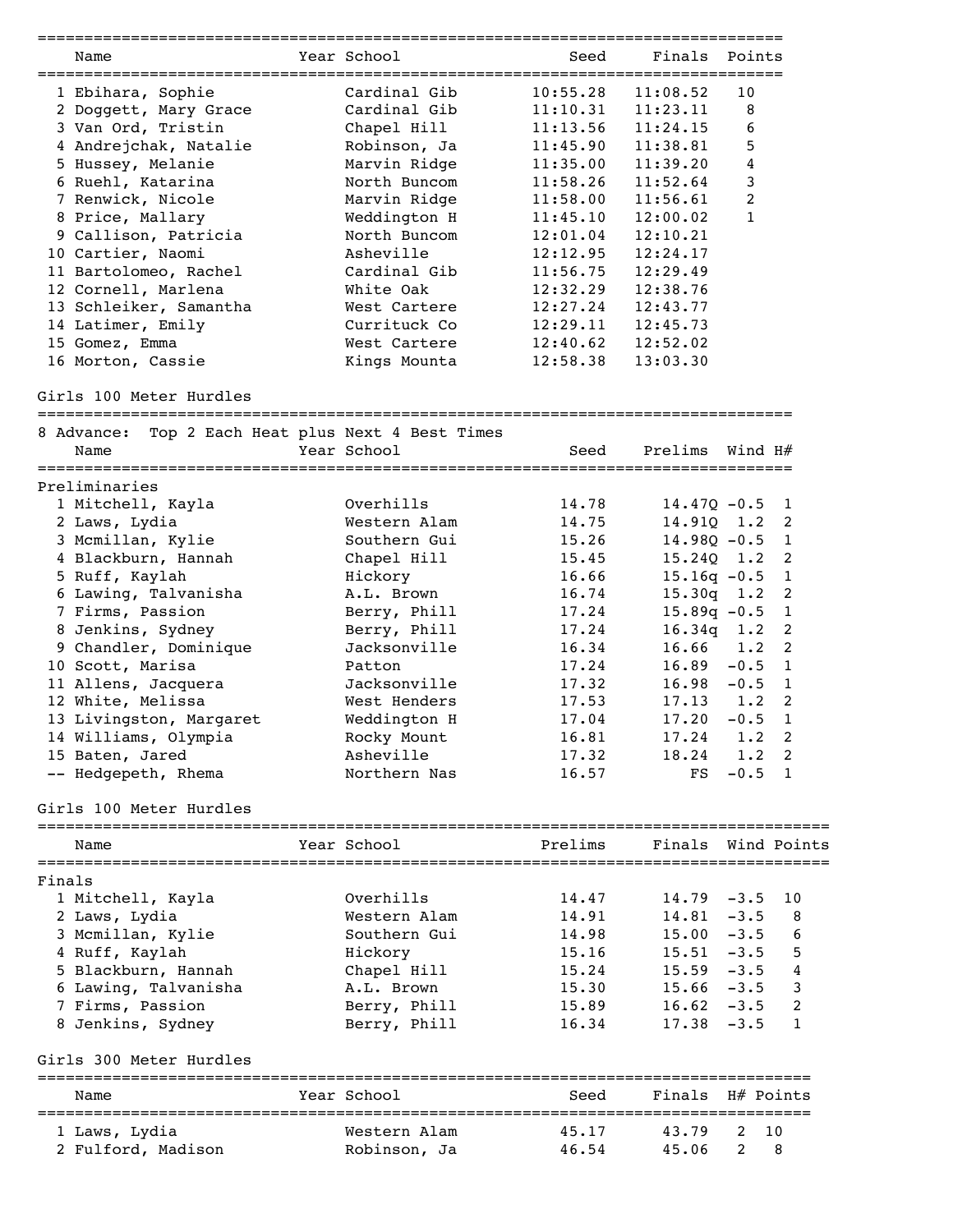| 3 Wright, Tamilia                  | Williams, Wa | 46.71                  | 45.94  | 2            | 6            |
|------------------------------------|--------------|------------------------|--------|--------------|--------------|
| 4 Mitchell, Kayla                  | Overhills    | 46.59                  | 46.74  | 2            | 5            |
| 5 Fields, Sydni                    | Cleveland    | 49.11                  | 47.89  | $\mathbf{1}$ | 4            |
| 6 Cox, Claudia                     | South Centra | 48.18                  | 48.09  | 2            | 3            |
| 7 Walden, Daijah                   | Southern Gui | 48.71                  | 48.18  | 2            | 2            |
| 8 Scott, Marisa                    | Patton       | 50.30                  | 48.65  | 1            | $\mathbf{1}$ |
| 9 Ruff, Kaylah                     | Hickory      | 49.21                  | 48.66  | $\mathbf{1}$ |              |
| 10 Atkinson, Krystal               | Nash Central | 48.57                  | 49.24  | 2            |              |
| 11 Jenkins, Sydney                 | Berry, Phill | 48.34                  | 49.69  | 2            |              |
| 12 Hines, Caitlin                  | Tuscola      | 50.94                  | 49.70  | 1            |              |
| 13 Jenkins, Elea                   | South Centra | 50.04                  | 49.87  | $\mathbf{1}$ |              |
| 14 Cordray, Manneja                | Berry, Phill | 50.44                  | 50.83  | $\mathbf{1}$ |              |
| 15 Noland, Kate                    | Tuscola      | 51.21                  | 52.40  | $\mathbf{1}$ |              |
| -- Lawing, Talvanisha              | A.L. Brown   | 49.54                  | DNF    | $\mathbf{1}$ |              |
|                                    |              |                        |        |              |              |
| Girls 4x100 Meter Relay            |              |                        |        |              |              |
| School                             |              | Seed                   | Finals |              | H# Points    |
| 1 Berry, Phillip O. 'A'            |              | 49.74                  | 48.68  |              | 2 10         |
| 1) Cordray, Manneja                |              | 2) Barnes, Alliyah     |        |              |              |
| 3) Firms, Passion                  |              | 4) Grier, Maya         |        |              |              |
| 2 Forestview 'A'                   |              | 51.80                  | 49.13  | 2            | 8            |
| 1) Berry, Felicia                  |              | 2) Taylor, Silivia     |        |              |              |
| 3) Sanders, Brishala               |              | 4) Crawford, Cat       |        |              |              |
| 3 Hickory 'A'                      |              | 50.74                  | 49.20  | 2            | 6            |
| 1) Coats, Shakira                  |              | 2) Young, Farrah       |        |              |              |
| 3) Coats, Shakia                   |              | 4) Gaither, Rochelle   |        |              |              |
| 4 Southern Guilford<br>'A'         |              | 51.54                  | 49.88  | 2            | 5            |
| 1) Mcmillan, Kylie                 |              | 2) Newsome, Ashley     |        |              |              |
| 3) Cooper, Chantell                |              | 4) Holmes, Chelseigh   |        |              |              |
| 5 Eastern Alamance 'A'             |              | 51.00                  | 50.16  | 2            | 4            |
| 1) Ballard, Mackenzie              |              | 2) Boswell, Shakira    |        |              |              |
| 3) Talabi, Casey                   |              | 4) Parquet, Jasmine    |        |              |              |
| 6 Aycock, Charles B<br>'A'         |              | 53.16                  | 50.73  | 1            | 3            |
| 1) Blount, Diamon                  |              | 2) Williams, Natasha   |        |              |              |
| 3) Simmons, Tara                   |              | 4) Warner, Courtney    |        |              |              |
| 7 Fred T. Foard 'A'                |              | 51.80                  | 50.91  | 2            | 2            |
| 1) Tipps, Sadasia                  |              | 2) Whitworth, Kayla    |        |              |              |
| 3) Watts, Tatianna                 |              | 4) Robinson, Brooke    |        |              |              |
| 8 Webb, J. F. 'A'                  |              | 51.99                  | 50.93  | 2            | $\mathbf{1}$ |
| 1) Battle, Precious                |              | 2) Puryear, Cora       |        |              |              |
| 3) Williams, Shontiara             |              | 4) Taylor, Raineisha   |        |              |              |
| 9 Havelock 'A'                     |              | 53.18                  | 50.93  | 1            |              |
| 1) Larson, Kaylee                  |              | 2) Martinez, Dominique |        |              |              |
| 3) Frazier, Tempestt               |              | 4) Frazier, Shanice    |        |              |              |
| 10 Southern Nash<br>'A'            |              | 52.78                  | 51.26  | 1            |              |
| 1) Singletary, Aleu                |              | 2) Moore, Dasia        |        |              |              |
| 3) Johnson, Amanda                 |              | 4) Harris, Ivey        |        |              |              |
| 11 Ashbrook<br>'A'                 |              | 52.13                  | 51.32  | 1            |              |
| 1) Woods, Aliyah                   |              | 2) Johnson, Sherry     |        |              |              |
| 3) Conner, Milinia                 |              | 4) Johnson, Sherrylynn |        |              |              |
| 12 Northern Guilford<br>' 'A '     |              | 52.19                  | 51.38  | 1            |              |
| 1) Lewis, Alexis                   |              | 2) Gilbert, Ashton     |        |              |              |
| 3) McGlashan, Jhnelle              |              | 4) Cobb, Cameron       |        |              |              |
| 13 Northwest Cabarrus<br>'A'       |              | 51.84                  | 51.52  | 2            |              |
| 1) Long, Samone                    |              | 2) Mcneill, Vanda      |        |              |              |
| 3) Gayden, Ma'kyia                 |              | 4) Bost, Ty            |        |              |              |
| 14 Weddington High School<br>' A ' |              | 52.44                  | 52.79  | 1            |              |
| 1) Hawkins, Haley                  |              | 2) Johnson, Gabriella  |        |              |              |
| 3) Livingston, Margaret            |              | 4) Nichols, Elizabeth  |        |              |              |
| -- West Craven 'A'                 |              | 52.50                  | DQ     | $\mathbf{1}$ | Exch zn viol |
| 1) Mitchell, Lakresha              |              | 2) Cherry, Jamie       |        |              |              |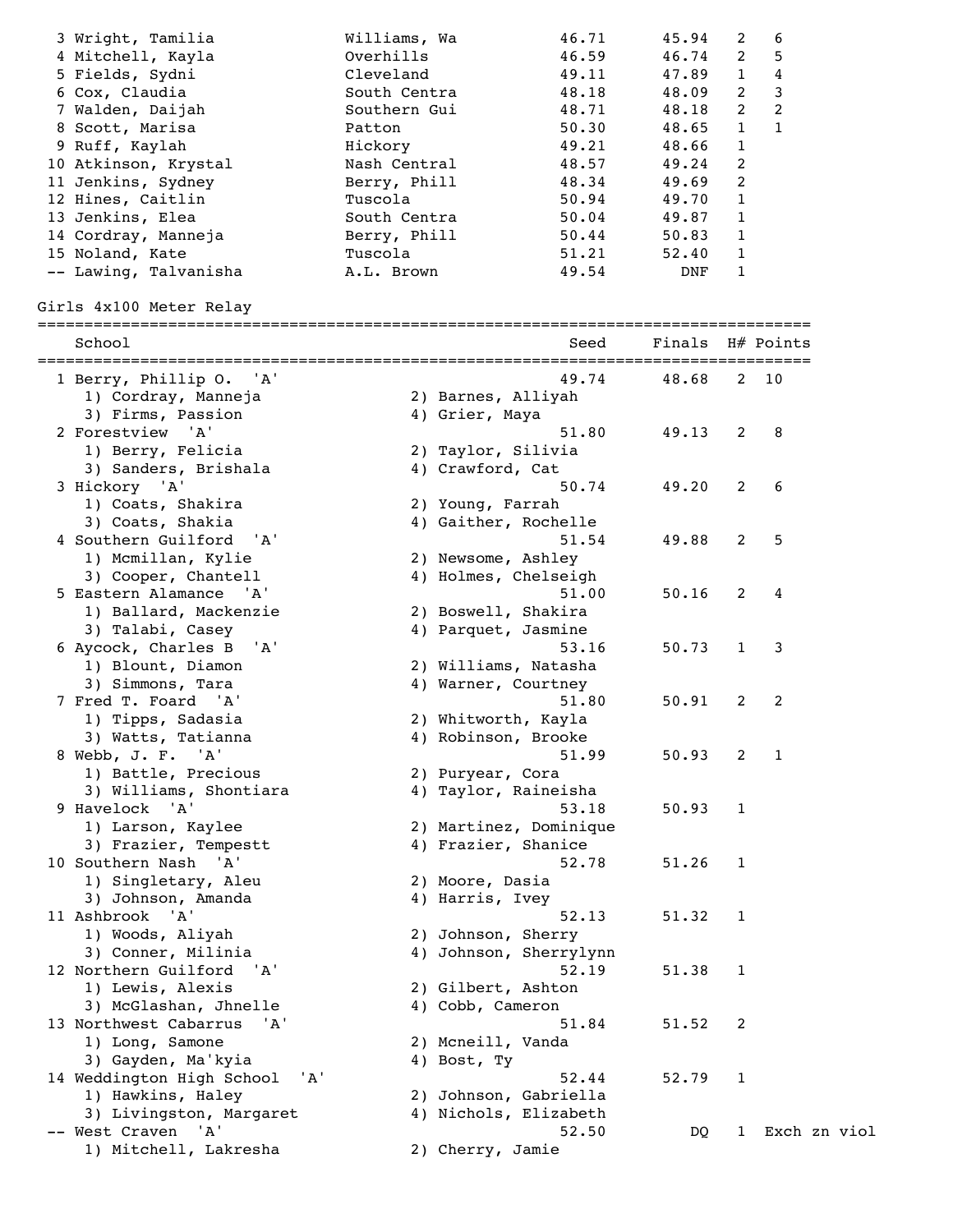Girls 4x200 Meter Relay

| School                                           | Seed                                   | Finals H# Points |              |              |
|--------------------------------------------------|----------------------------------------|------------------|--------------|--------------|
|                                                  | ====================================== |                  |              |              |
| 1 Berry, Phillip O.<br>' A '                     | 1:46.64                                | 1:43.75          | 2            | 10           |
| 1) Mills, Tatiana<br>3) Harrell, Shekinah        | 2) Williams, Erica<br>4) Grier, Maya   |                  |              |              |
| 2 Jacksonville<br>' A '                          | 1:47.84                                | 1:44.49          | 2            | 8            |
| 1) Chandler, Dominique                           | 2) Allens, Jacquera                    |                  |              |              |
| 3) Moncrief, Taylor                              | 4) Glasgow, Tatyana                    |                  |              |              |
| 3 South Central 'A'                              | 1:48.61                                | 1:44.90          | 2            | 6            |
| 1) Harkley, Janessa                              | 2) Smith, Gerrhonda                    |                  |              |              |
| 3) Strong, Adaisa                                | 4) Daniels, Nyasia                     |                  |              |              |
| 4 Eastern Alamance 'A'                           | 1:47.67                                | 1:45.41          | 2            | 5            |
| 1) Ballard, Mackenzie                            | 2) Boswell, Shakira                    |                  |              |              |
| 3) Alston, Jazmyn                                | 4) Parquet, Jasmine                    |                  |              |              |
| 5 Hickory 'A'                                    | 1:47.04                                | 1:45.42          | 2            | 4            |
| 1) Coats, Shakia                                 | 2) Young, Farrah                       |                  |              |              |
| 3) Coats, Shakira                                | 4) Gaither, Rochelle                   |                  |              |              |
| 6 Aycock, Charles B<br>'A'                       | 1:52.41                                | 1:46.22          | $\mathbf{1}$ | 3            |
| 1) Blount, Diamon                                | 2) Williams, Natasha                   |                  |              |              |
| 3) Simmons, Tara                                 | 4) Warner, Courtney                    |                  |              |              |
| 7 Southern Guilford<br>$^{\prime}$ A $^{\prime}$ | 1:48.94                                | 1:46.33          | 2            | 2            |
| 1) Walden, Daijah                                | 2) Hamilton, Raven                     |                  |              |              |
| 3) Cooper, Chantell<br>8 Cox Mill 'A'            | 4) Holmes, Chelseigh<br>1:50.54        | 1:46.93          | $\mathbf{1}$ | $\mathbf{1}$ |
| 1) Harris, Mariah                                | 2) Dennis, Jasmine                     |                  |              |              |
| 3) Street, Bria                                  | 4) Dempsey, Alysa                      |                  |              |              |
| 9 Statesville 'A'                                | 1:48.84                                | 1:47.77          | 2            |              |
| 1) Lewis, Tymasha                                | 2) Skinner, Keairra                    |                  |              |              |
| 3) Culbreath, Yasmeen                            | 4) Hazel, Janine                       |                  |              |              |
| 10 Northern Guilford<br>'A'                      | 1:49.71                                | 1:47.96          | $\mathbf{1}$ |              |
| 1) Gilbert, Ashton                               | 2) Lewis, Alexis                       |                  |              |              |
| 3) Downing, Carli                                | 4) Cobb, Cameron                       |                  |              |              |
| 11 Ashbrook 'A'                                  | 1:48.71                                | 1:48.02          | 2            |              |
| 1) Conner, Milinia                               | 2) Johnson, Sherry                     |                  |              |              |
| 3) Woods, Aliyah                                 | 4) Johnson, Sherrylynn                 |                  |              |              |
| 12 Huss, Hunter 'A'                              | 1:50.81                                | 1:48.32          | $\mathbf{1}$ |              |
| 1) Sanford, Rahna                                | 2) Hannah, Jessica                     |                  |              |              |
| 3) Jones, August                                 | 4) Brice, Aaliyah                      |                  |              |              |
| 13 Douglas Byrd 'A'                              | 1:49.39                                | 1:48.66          | 1            |              |
| 1) Patterson, Lydia                              | 2) Lowman, Olivia                      |                  |              |              |
| 3) Spivey, Carlecia<br>'A'<br>14 Asheville       | 4) Stancil, Aaliyah<br>1:49.78         | 1:50.05          | 1            |              |
| 1) Ray, Mikayla                                  | 2) Yager, Chayla                       |                  |              |              |
| 3) Gaines, Monique                               | 4) Lee, Mariah                         |                  |              |              |
| 15 Marvin Ridge<br>$'$ A $'$                     | 1:49.84                                | 1:50.63          | 1            |              |
| 1) Lugibihl, Kayla                               | 2) Maher, Kathleen                     |                  |              |              |
| 3) Kelley, Kaleigh                               | 4) Mclain, Lyndsey                     |                  |              |              |
| 16 White Oak 'A'                                 | 1:49.78                                | 1:52.32          | 1            |              |
| 1) Anding, Toya                                  | 2) Franklin, Jordyn                    |                  |              |              |
| 3) Ferguson, JaVae                               | 4) Sheridan, DeeDee                    |                  |              |              |
|                                                  |                                        |                  |              |              |
| Girls 4x400 Meter Relay                          |                                        |                  |              |              |
|                                                  |                                        |                  |              |              |
| School                                           | Seed                                   | Finals           |              | H# Points    |
| ' A '<br>1 Westover                              | 4:06.96                                | 3:57.98          | 2            | 10           |
| 1) Salas, Daniela                                | 2) Jackson, Qizeah                     |                  |              |              |
| 3) Coffen, Janice                                | 4) Jackson, Kayla                      |                  |              |              |
| 2 West Carteret 'A'                              | 4:07.77                                | 4:00.29          | 2            | 8            |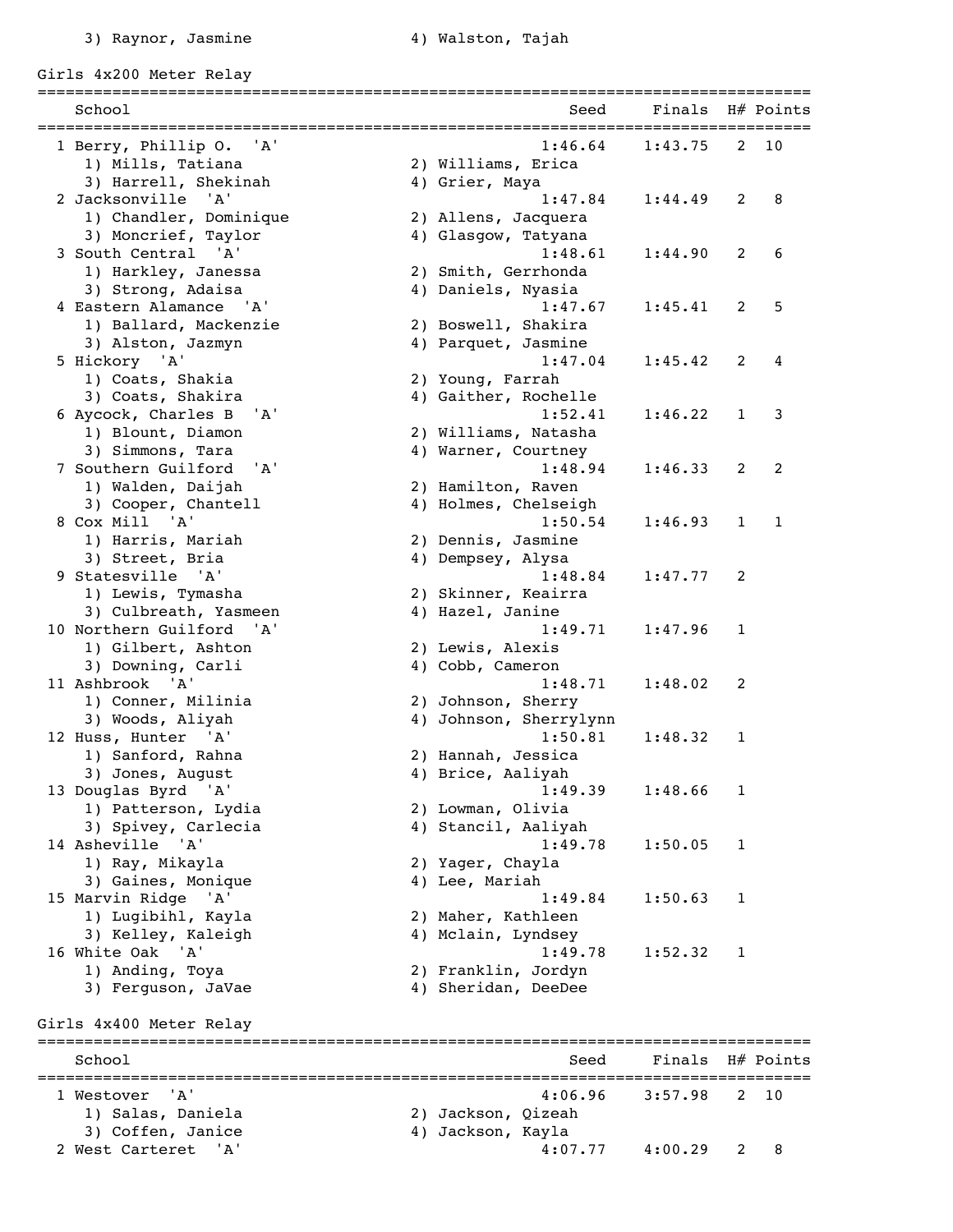1) Branche, Becky 2 3) Cease, Katie 4 3 Berry, Phillip O. 'A' 1) Zimmerman, Micalyne 2 3) Jenkins, Sydney 4 4 North Buncombe 'A' 1) Sparrow, Elizabeth 2 3) Wilson, Leah 4 5 Robinson, Jay M 'A' 1) Brown, Ashton 2 3) Roth, Alyssa 4 6 Marvin Ridge 'A' 1) Maher, Kathleen 2 3) Dunkley, Delaney 4 7 Weddington High School 'A' 1) Sanchez, Maria 2 3) Garrett, Morgan 4 8 Nash Central 'A' 1) Pullen, Tynajia 2 3) Westry, Jaylnn 4 9 Chapel Hill 'A' 1) Szymczak, Jessi 2 3) Passannate, Anna 4 10 Overhills 'A' 1) Turner, Kelsey 2 3) Mitchell, Kayla 4 11 Asheville 'A' 1) Mackie, Pia 2020 3) Lee, Mariah 4 12 Cardinal Gibbons 'A' 1) Velasco, Lauren 2<br>3) Gruebel, Rachel 2<br>4 3) Gruebel, Rachel 13 East Henderson 'A' 1) Horton, Molly 2 3) Waldbart, Bailey 4 14 Tuscola 'A' 1) Tricoli, Shelby 2 3) Kirkpatrick, Foster 4 -- South Central 'A' 4:19.44 DQ 1 Exch zn viol 1) Jenkins, Elea 2 3) Cox, Claudia 4 -- Fike 'A' 4:16.45 DQ 1 Exch zn viol 1) Evans, Maya 2 3) Hill, Winquika  $4)$ Girls 4x800 Meter Relay ================================================================================ 1) Velasco, Lauren 2) Ebihara, Sophie

| $\lambda$     | Pearce, Blair                           |         |                |             |  |
|---------------|-----------------------------------------|---------|----------------|-------------|--|
|               | ) Dodge, Blake                          |         |                |             |  |
|               | 4:04.84                                 | 4:01.97 | $\overline{2}$ | 6           |  |
| ⟩             | Williams, Erica                         |         |                |             |  |
|               | ) Mills, Tatiana                        |         |                |             |  |
|               | 4:10.03                                 | 4:05.46 | 2              | 5           |  |
| ).            | Bennett, Julia                          |         |                |             |  |
|               | ) Jewkes, Faith                         |         |                |             |  |
|               | 4:11.94                                 | 4:06.14 | 2              | 4           |  |
|               | ) Andrejchak, Ashleigh                  |         |                |             |  |
|               | ) Fulford, Madison                      |         |                |             |  |
|               | 4:06.74                                 | 4:07.84 | 2              | 3           |  |
|               | ) Dwyer, Ailish                         |         |                |             |  |
| $\mathcal{L}$ | Lugibihl, Kayla                         |         |                |             |  |
|               | 4:12.24                                 | 4:09.95 | 1              | 2           |  |
|               | ) Howie, Sydney                         |         |                |             |  |
|               | ) Weekes, Tracey                        |         |                |             |  |
|               | 4:23.23                                 | 4:09.98 | 1              | 1           |  |
|               | ) Manning, Natalie                      |         |                |             |  |
| $\mathcal{L}$ | Atkinson, Krystal                       |         |                |             |  |
|               | 4:10.08                                 | 4:11.33 | 2              |             |  |
|               | ) Blackburn, Hannah                     |         |                |             |  |
|               | ) Young, Alexa                          |         |                |             |  |
|               | 4:11.48                                 |         | 2              |             |  |
|               |                                         | 4:12.84 |                |             |  |
|               | ) Perez, Baily                          |         |                |             |  |
|               | ) Vance, Emily<br>4:22.45               | 4:15.29 | 1              |             |  |
|               |                                         |         |                |             |  |
|               | ) Allawos, Kestrel<br>) Gaines, Monique |         |                |             |  |
|               |                                         |         |                |             |  |
|               | 4:14.45                                 | 4:16.37 | 1              |             |  |
| ).            | Zawistowska, Isabela                    |         |                |             |  |
|               | ) Wilson, Samiiah                       |         |                |             |  |
|               | 4:20.34                                 | 4:17.06 | 1              |             |  |
|               | ) Culbertson, Ashley                    |         |                |             |  |
|               | ) McCrary, Tristan                      |         |                |             |  |
|               | 4:25.22                                 | 4:17.10 | 1              |             |  |
|               | ) Hill, Bailey                          |         |                |             |  |
|               | ) Morris, Sydney                        |         |                |             |  |
|               | 4:19.44                                 | DQ      | $\mathbf{1}$   | Exch zn vic |  |
|               | ) Dixon, Christina                      |         |                |             |  |
|               | ) Harkley, Janessa                      |         |                |             |  |
|               | 4:16.45                                 | DQ      | 1              | Exch zn vic |  |
|               | ) Newby, Destiny                        |         |                |             |  |
| $\lambda$     | Henson, Paradise                        |         |                |             |  |

 School Seed Finals Points ================================================================================ 1 West Carteret 'A' 10:02.56 9:22.11 10 1) Pearce, Blair 2) Fisher, Madeline 3) Dodge, Blake 4) Cease, Katie 2 Chapel Hill 'A' 9:50.44 9:30.58 8 1) Passannate, Anna 2) Van Ord, Tristin 3) Williams, Emily 4) Young, Alexa 3 Marvin Ridge 'A' 9:49.97 9:38.02 6 2) Dwyer, Ailish 3) Hicks, Kacie 4) Dunkley, Delaney 4 North Buncombe 'A' 10:02.18 9:42.90 5 1) Wilson, Leah 2) Bennett, Julia 3) Sparrow, Elizabeth 4) Jewkes, Faith 5 Cardinal Gibbons 'A' 10:04.34 9:43.47 4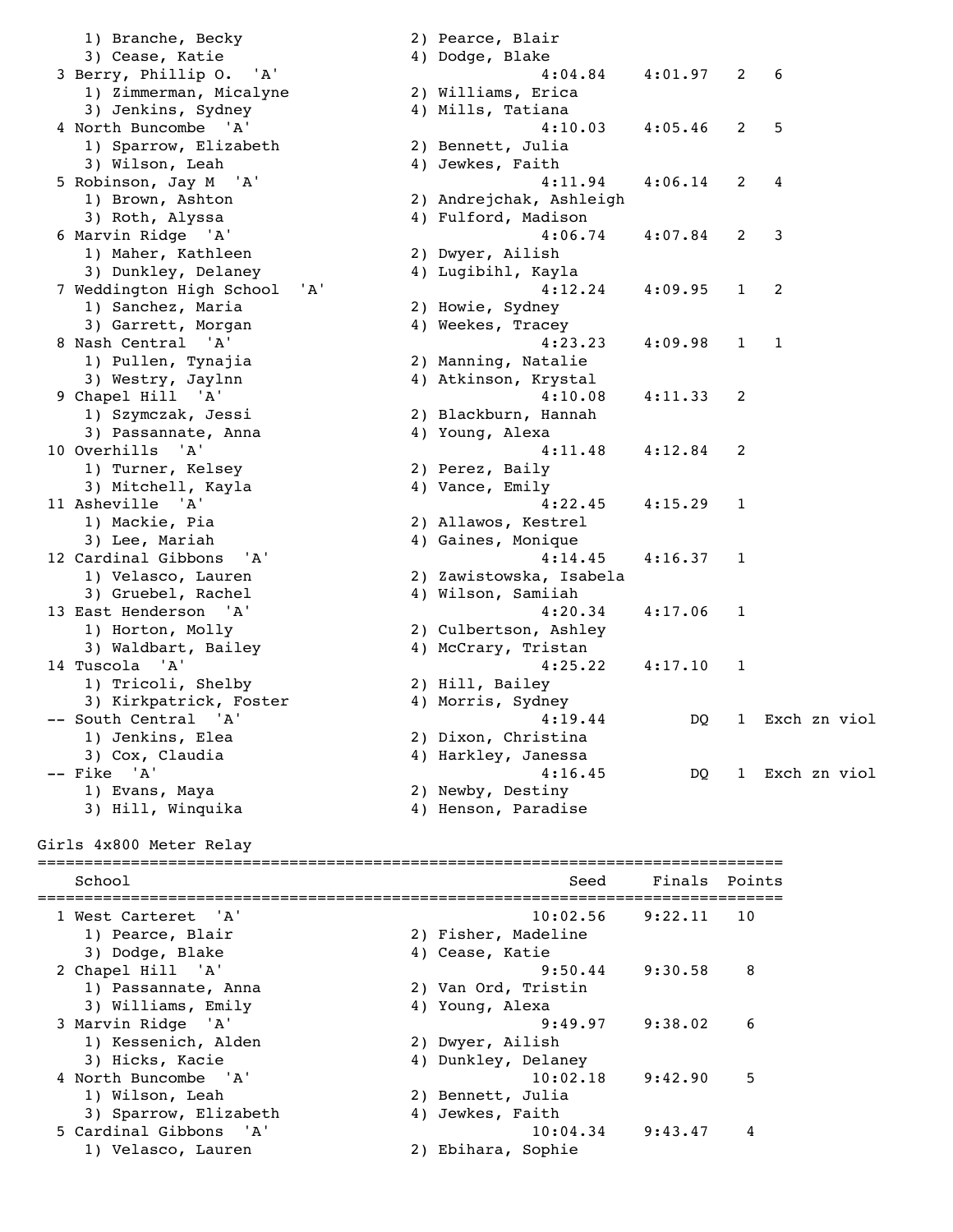| 3) Gibbons, Kitty                 | 4) Wilson, Samiiah     |          |              |
|-----------------------------------|------------------------|----------|--------------|
| 6 Robinson, Jay M 'A'             | 10:16.56               | 9:48.02  | 3            |
| 1) Andrejchak, Ashleigh           | 2) Hughes, Lauren      |          |              |
| 3) Miller, Katie                  | 4) Andrejchak, Natalie |          |              |
| 7 Charlotte Catholic<br><b>A'</b> | 9:59.65                | 10:01.96 | 2            |
| 1) Corcoran, Margot               | 2) Moore, Emma         |          |              |
| 3) Greeley, Phylissa              | 4) Farris, Sydney      |          |              |
| 8 South Central 'A'               | 10:27.66               | 10:04.69 | $\mathbf{1}$ |
| 1) Jenkins, Elea                  | 2) Dixon, Christina    |          |              |
| 3) Cox, Claudia                   | 4) Cox, Chloe          |          |              |
| 9 Weddington High School<br>' A'  | 10:10.63               | 10:10.78 |              |
| 1) Garrett, Morgan                | 2) Warner, Natalie     |          |              |
| 3) Long, Allison                  | 4) Price, Mallary      |          |              |
| 10 Northern Guilford 'A'          | 10:11.84               | 10:12.51 |              |
| 1) Svehla, Sara                   | 2) Phillips, Kaitlin   |          |              |
| 3) Mercer, Emily                  | 4) Byrd, McKenzie      |          |              |
| 11 Overhills 'A'                  | 10:35.72               | 10:21.91 |              |
| 1) Sherlin, April                 | 2) Perez, Baily        |          |              |
| 3) Ewell, Angel                   | 4) Vance, Emily        |          |              |
| 12 White Oak 'A'                  | 10:48.12               | 10:27.04 |              |
| 1) Kreeger, Rachel                | 2) Bratton, Aubrey     |          |              |
| 3) Green, Gabby                   | 4) Helms, Mary Kate    |          |              |
| 13 Tuscola 'A'                    | 10:25.45               | 10:28.09 |              |
| 1) Kirkpatrick, Foster            | 2) Jones, Hannah       |          |              |
| 3) Melrose, Allison               | 4) Turner, Brooke      |          |              |
| 14 Fred T. Foard 'A'              | 10:36.31               | 10:37.26 |              |
| 1) Robinson, Beth                 | 2) Sigmon, Bailey      |          |              |
| 3) Jones, Jessica                 | 4) Rayfield, Kaitlyn   |          |              |
| 15 West Henderson 'A'             | 10:42.58               | 10:52.28 |              |
| 1) Gross, Angela                  | 2) Kilby, Kara         |          |              |
| 3) Turlington, Amy                | 4) Owen, Hannah        |          |              |
| 16 Rocky Mount 'A'                | 10:52.16               | 11:12.74 |              |
| 1) Bryant, Alexis                 | 2) Dillard, Breaonor   |          |              |
| 3) Morales, Stephanie             | 4) Sheppard, Laneeja   |          |              |

Girls High Jump

| Name                  | Year School  | Seed<br>================ | Finals       |             | Points |
|-----------------------|--------------|--------------------------|--------------|-------------|--------|
| 1 Jackson, Qizeah     | Westover     | $5 - 00.00$              | $5 - 04.00$  | 1.62m<br>10 |        |
| 2 Olesen, Elizabeth   | Hickory Ridg | $5 - 02.00$              | $5 - 02.00$  | 1.57m       | 8      |
| 3 Breasseale, Rachael | Union Pines  | $5 - 00.00$              | $J5 - 02.00$ | 1.57m       | 6      |
| 4 Gaither, Rochelle   | Hickory      | $5 - 00.00$              | $5 - 00.00$  | 1.52m       | 5      |
| 5 Thomas, Takeyra     | Rocky Mount  | $4 - 10.00$              | $J5 - 00.00$ | 1.52m       | 4      |
| 6 Small, Brittany     | East Rowan   | $4 - 10.00$              | $J5 - 00.00$ | 1.52m       | 2.50   |
| 6 Agrusa, Vanessa     | Franklin     | $4 - 10.00$              | $J5 - 00.00$ | 1.52m       | 2.50   |
| 8 Westry, Jaylnn      | Nash Central | $5 - 02.00$              | $J5 - 00.00$ | 1.52m       | 0.50   |
| 8 James, Kierra       | Western Alam | $5 - 00.00$              | $J5 - 00.00$ | 1.52m       | 0.50   |
| 10 Conolly, Anne      | Chapel Hill  | $4 - 08.00$              | $4 - 10.00$  | 1.47m       |        |
| 10 Gibson, Taylor     | Tuscola      | $5 - 00.00$              | $4 - 10.00$  | 1.47m       |        |
| 12 Connor, Danaye     | Berry, Phill | $5 - 00.00$              | $J4 - 10.00$ | 1.47m       |        |
| 13 Greene, Melissa    | East Rowan   | $4 - 10.00$              | 4-08.00      | 1.42m       |        |
| 14 Noland, Kate       | Tuscola      | $4 - 10.00$              | $J4 - 08.00$ | 1.42m       |        |
| 15 Foster, Tabreia    | North Lenoir | $4 - 10.00$              | $J4 - 08.00$ | 1.42m       |        |
| -- Frazier, Tempestt  | Havelock     | $5 - 02.00$              | NH           |             |        |

Girls Pole Vault

| Name                                     | Year School             | Seed                        | Finals                       | Points                     |
|------------------------------------------|-------------------------|-----------------------------|------------------------------|----------------------------|
| 1 Shelton, Brooke<br>2 Frederick, Hannah | Ledford<br>Marvin Ridge | $11 - 00.00$<br>$9 - 00.00$ | $11 - 06.00$<br>$10 - 00.00$ | $3.50m$ 10<br>3.04m<br>- 8 |
| 3 Cefali, Sierra                         | Ledford                 |                             | $9 - 06.00$ $J10 - 00.00$    | 3.04m<br>-6                |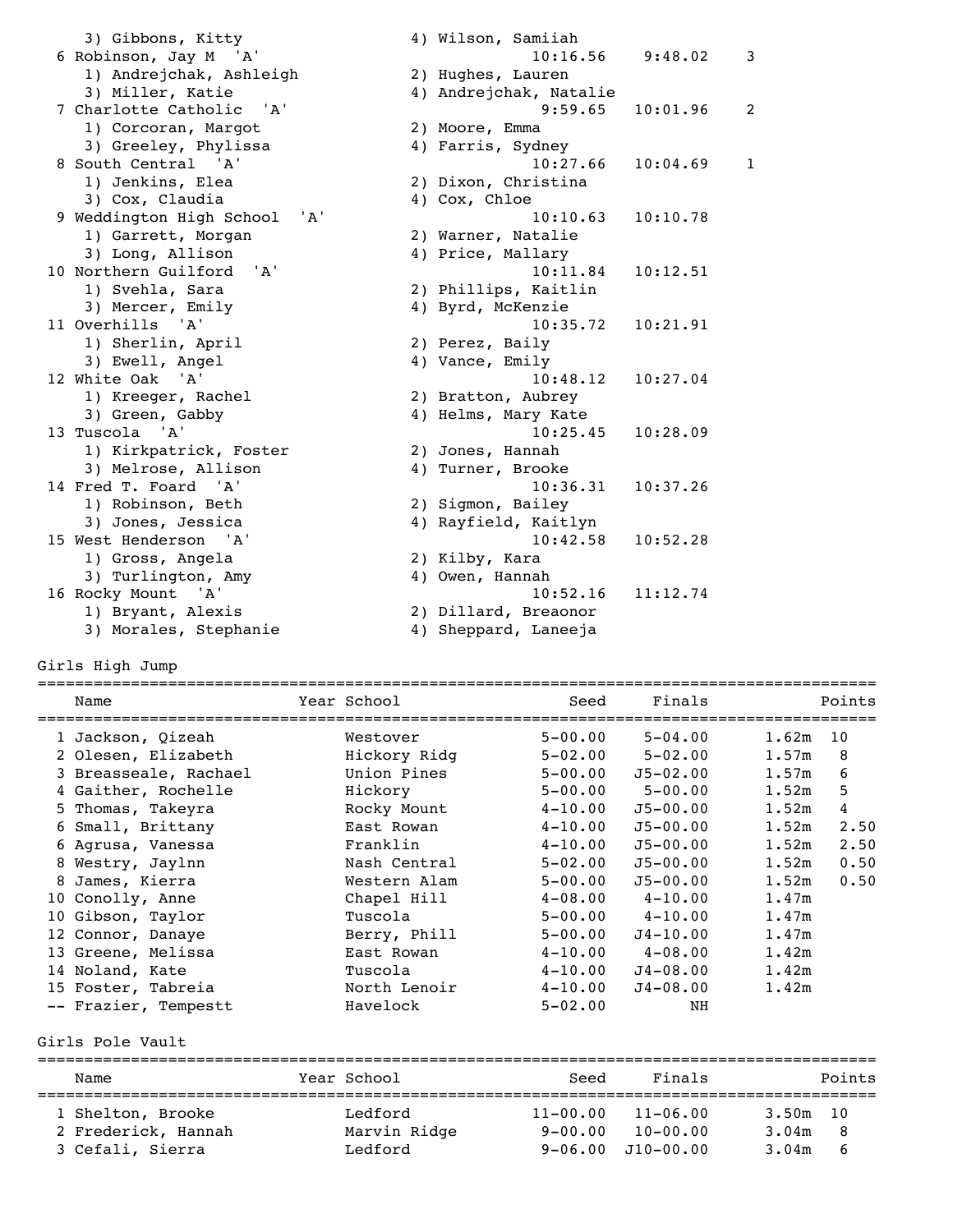| 4 Finger, Mariel      | North Gaston | $10 - 06.00$ | $J10 - 00.00$ | 3.04m | 5            |
|-----------------------|--------------|--------------|---------------|-------|--------------|
| 5 Bey, Emily          | Mount Pleasa | $8 - 06.00$  | $9 - 00.00$   | 2.74m | 3            |
| 5 Brown, Danielle     | Franklin     | $11 - 00.00$ | $9 - 00.00$   | 2.74m | 3            |
| 5 Waldbart, Bailey    | East Henders | $9 - 06.00$  | $9 - 00.00$   | 2.74m | 3            |
| 8 Mcelwain, Brooke    | Mount Pleasa | $8 - 06.00$  | $J9 - 00.00$  | 2.74m | $\mathbf{1}$ |
| 9 Troutman, Jesse     | Carson, Jess | $8 - 06.00$  | $J9 - 00.00$  | 2.74m |              |
| 10 Moloney, Maura     | North Buncom | $9 - 06.00$  | $J9 - 00.00$  | 2.74m |              |
| 10 San Miquel, Sofia  | Cardinal Gib | $9 - 00.00$  | $J9 - 00.00$  | 2.74m |              |
| 12 Milosh, Sierra     | West Cartere | $9 - 09.00$  | $8 - 06.00$   | 2.59m |              |
| 13 Royal, Savannah    | West Cartere | $8 - 06.00$  | $J8 - 06.00$  | 2.59m |              |
| 14 Creed, Savannah    | South Johnst | $8 - 06.00$  | $J8 - 06.00$  | 2.59m |              |
| 15 Ballard, Mackenzie | Eastern Alam | $8 - 00.00$  | $8 - 00.00$   | 2.43m |              |
| 16 Mavroudis, Avery   | South Brunsw | $8 - 00.00$  | $J8 - 00.00$  | 2.43m |              |
|                       |              |              |               |       |              |

Girls Long Jump

| Name                  | Year School  | Seed         | Finals       | Wind        |       | Points |
|-----------------------|--------------|--------------|--------------|-------------|-------|--------|
| 1 Crawford, Courtney  | McMichael, D | $17 - 06.75$ | $18 - 08.50$ | 2.7         | 5.70m | 10     |
| 2 Laws, Lydia         | Western Alam | $17 - 09.50$ | $18 - 06.00$ | 2.8         | 5.63m | 8      |
| 3 Thomas, Takeyra     | Rocky Mount  | $17 - 09.75$ | $17 - 11.25$ | 1.8         | 5.46m | 6      |
| 4 Anding, Toya        | White Oak    | $18 - 00.50$ | $17 - 10.50$ | 2.9         | 5.44m | 5      |
| 5 Hall, Khaila        | West Rowan   | $15 - 04.00$ | $17 - 09.25$ | 2.5         | 5.41m | 4      |
| 6 Lawing, Talvanisha  | A.L. Brown   | $16 - 08.00$ | $17 - 07.50$ | 0.9         | 5.37m | 3      |
| 7 Jones, Te'shera     | Fike         | $16 - 03.75$ | $17 - 07.25$ | 1.8         | 5.36m | 2      |
| 8 Spivey, Carlecia    | Douglas Byrd | $16 - 06.50$ | $17 - 04.00$ | 2.1         | 5.28m | 1      |
| 9 Cefalo, Courtney    | Ledford      | $16 - 09.00$ | $17 - 03.25$ | 3.6         | 5.26m |        |
| 10 Watkins, Alyssia   | R-S Central  | $16 - 04.50$ | $16 - 08.50$ | 4.2         | 5.09m |        |
| 11 Sherman, Julia     | Hibriten     | $16 - 01.50$ | $16 - 07.50$ | 1.0         | 5.06m |        |
| 12 Culbreath, Yasmeen | Statesville  | $15 - 06.00$ | $16 - 04.00$ | $2 \cdot 3$ | 4.97m |        |
| 13 Phillips, Shawanda | South Point  | $15 - 08.00$ | $16 - 01.25$ | $3 \cdot 2$ | 4.90m |        |
| 14 Tipps, Sadasia     | Fred T. Foar | $16 - 10.00$ | $15 - 11.50$ | 2.7         | 4.86m |        |
| -- Bryant, Fantacy    | Rocky Mount  | $15 - 04.75$ | FOUL         |             |       |        |
| -- Dalton, Brittany   | Robinson, Ja | $16 - 00.00$ | FOUL         |             |       |        |
|                       |              |              |              |             |       |        |

Girls Triple Jump

|    | Name                   | Year School  | Seed         | Finals Wind  |             |        | Points       |
|----|------------------------|--------------|--------------|--------------|-------------|--------|--------------|
|    | 1 Hargrave, Chelsey    | Williams, Wa | $35 - 08.75$ | $39 - 00.75$ | $+0.0$      | 11.90m | 10           |
|    | 2 Wright, Tamilia      | Williams, Wa | $34 - 11.25$ | $37 - 09.00$ | 4.3         | 11.50m | 8            |
|    | 3 Lawing, Talvanisha   | A.L. Brown   | $34 - 03.50$ | $37 - 08.75$ | 1.6         | 11.49m | 6            |
|    | 4 Williams, Erica      | Berry, Phill | $34 - 01.50$ | $35 - 09.25$ | $2 \cdot 2$ | 10.90m | 5            |
|    | 5 Bryant, Fantacy      | Rocky Mount  | $35 - 01.25$ | $35 - 03.25$ | 2.7         | 10.75m | 4            |
|    | 6 Anding, Toya         | White Oak    | $33 - 11.00$ | $35 - 01.25$ | 0.6         | 10.69m | 3            |
|    | 7 Jones, Te'shera      | Fike         | $33 - 04.50$ | $34 - 11.75$ | 1.0         | 10.66m | 2            |
|    | 8 Rasheed, Tiya        | Northwest Ca | $32 - 06.00$ | $34 - 08.00$ | 0.7         | 10.56m | $\mathbf{1}$ |
|    | 9 Rock, Mariah         | East Henders | $32 - 07.00$ | $34 - 00.50$ | $2 \cdot 0$ | 10.37m |              |
|    | 10 Blackburn, Hannah   | Chapel Hill  | $35 - 02.00$ | $33 - 11.00$ | 1.0         | 10.33m |              |
|    | 11 Cannady, Jalliyah   | Concord      | $32 - 11.00$ | $33 - 07.00$ | $+0.0$      | 10.23m |              |
|    | 12 Trogdon, Jasmine    | Asheboro     | $35 - 01.00$ | $33 - 06.50$ | 2.7         | 10.22m |              |
|    | 13 Chandler, Dominique | Jacksonville | $33 - 08.50$ | $32 - 09.50$ | 0.7         | 9.99m  |              |
|    | 14 Ruff, Kaylah        | Hickory      | $32 - 06.50$ | $32 - 08.00$ | $-0.8$      | 9.95m  |              |
| 15 | Hedt, Kaya             | Asheville    | $33 - 02.50$ | $31 - 06.50$ | 1.6         | 9.61m  |              |
|    | 16 Gracie, Hornsby     | Franklin     | $32 - 04.50$ | $30 - 11.75$ | 0.7         | 9.44m  |              |
|    |                        |              |              |              |             |        |              |

Girls Shot Put

| Name                     | Year School  | Seed         | Finals       |           | Points |
|--------------------------|--------------|--------------|--------------|-----------|--------|
| 1 Dickerson, Alexis      | Western Alam | $37 - 10.00$ | $39 - 08.25$ | 12.09m 10 |        |
| 2 Wallace-o'neill, Lyssa | Jacksonville | $40 - 00.00$ | $37 - 01.00$ | 11.30m    | - 8    |
| 3 Brickhouse, Heidi      | West Henders | $36 - 02.00$ | $36 - 02.00$ | 11.02m    | -6     |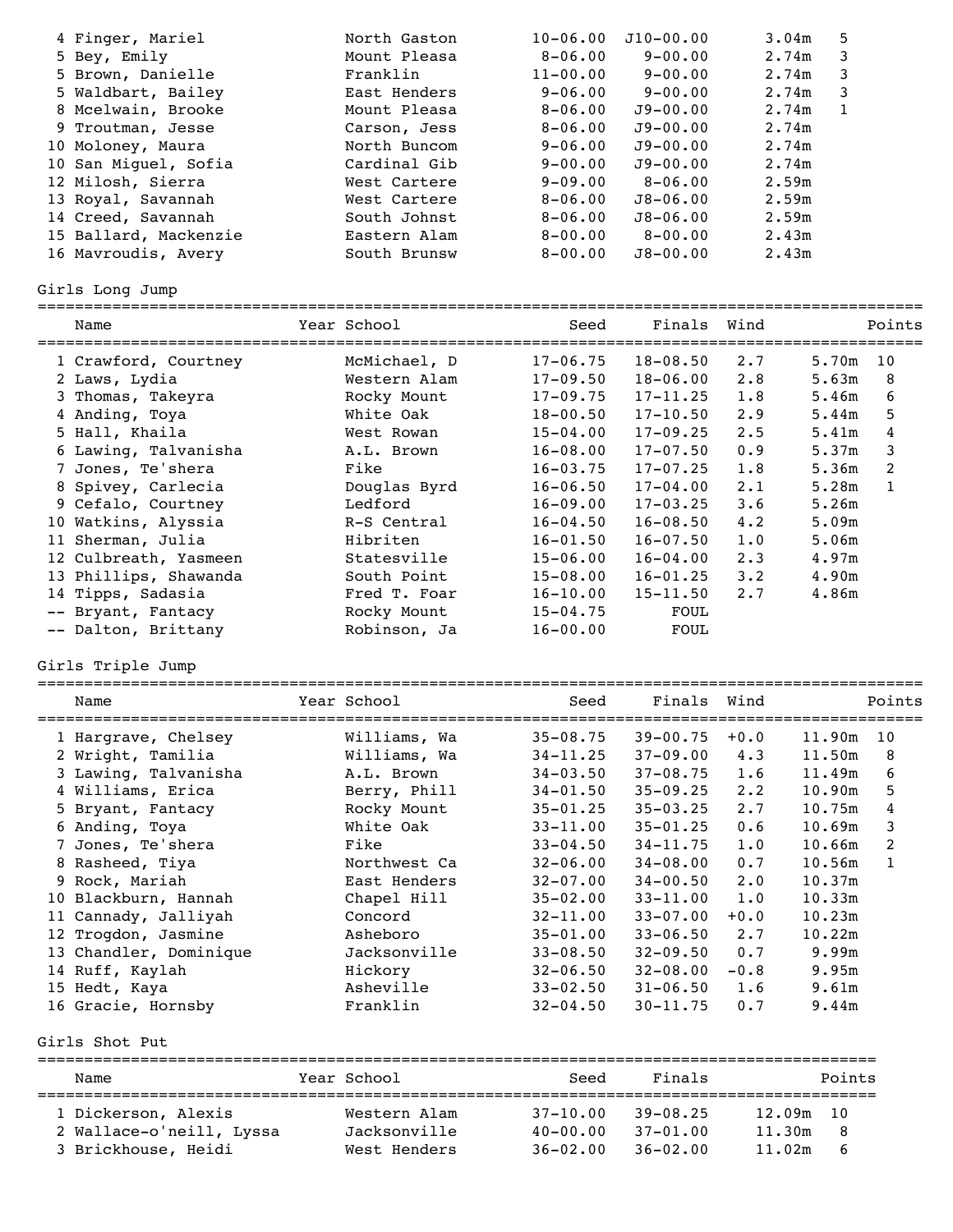| 4 Kale, Khadijah     | Southern Nas | $35 - 02.50$ | $35 - 08.25$ | 10.87m | 5  |
|----------------------|--------------|--------------|--------------|--------|----|
| 5 Brown, J'Kyra      | Rocky Mount  | $35 - 10.00$ | $35 - 07.00$ | 10.84m | 4  |
| 6 Miller, Sam        | Ledford      | $33 - 06.00$ | $35 - 05.00$ | 10.79m | 3  |
| 7 Manley, Allison    | West Rowan   | $31 - 02.50$ | $34 - 06.25$ | 10.52m | -2 |
| 8 Golden, Sarah      | Tuscola      | $34 - 08.00$ | $34 - 03.50$ | 10.45m |    |
| 9 Moore, Nya         | Northern Gui | $32 - 11.25$ | $34 - 01.50$ | 10.40m |    |
| 10 Benfield, Rebecca | Burns        | $33 - 01.50$ | $34 - 01.00$ | 10.38m |    |
| 11 Gardin, Taylor    | Freedom      | $34 - 07.00$ | $33 - 07.00$ | 10.23m |    |
| 12 Deese, Taylor     | Parkwood     | $31 - 01.50$ | $32 - 04.00$ | 9.85m  |    |
| 13 McCarther, Tayler | Northern Gui | $32 - 07.00$ | $31 - 11.00$ | 9.72m  |    |
| 14 Lyles, Takala     | West Rowan   | $31 - 08.00$ | $29 - 06.50$ | 9.00m  |    |
| 15 McNeely, Shikkera | West Rowan   | $30 - 02.50$ | $27 - 10.75$ | 8.50m  |    |
|                      |              |              |              |        |    |

Girls Discus Throw

|        | Name                     | Year School                            | Seed       | Finals         |                        | Points         |
|--------|--------------------------|----------------------------------------|------------|----------------|------------------------|----------------|
|        | 1 Wallace-o'neill, Lyssa | Jacksonville                           | $123 - 08$ | $128 - 03$     | 39.09m                 | 10             |
|        | 2 Brown, J'Kyra          | Rocky Mount                            | $119 - 03$ | $114 - 01$     | 34.77m                 | 8              |
|        | 3 Bland, Tiara           | Southern Lee                           | $102 - 05$ | $110 - 03$     | 33.60m                 | 6              |
|        | 4 Golden, Sarah          | Tuscola                                | $97 - 03$  | 109–09         | 33.45m                 | 5              |
|        | 5 Brickhouse, Heidi      | West Henders                           | $105 - 09$ | $108 - 10$     | 33.17m                 | 4              |
|        | 6 Gardner, Haylee        | East Rowan                             | $100 - 06$ | $108 - 06$     | 33.07m                 | 3              |
|        | 7 Dickerson, Alexis      | Western Alam                           | $120 - 02$ | $106 - 01$     | 32.33m                 | $\overline{c}$ |
|        | 8 Godette, Iesha         | Havelock                               | $100 - 02$ | $99 - 01$      | 30.20m                 | $\mathbf{1}$   |
|        | 9 Moore, Nya             | Northern Gui                           | $94 - 05$  | $98 - 06$      | 30.02m                 |                |
|        | 10 Gawerecki, Madilyn    | Orange                                 | $101 - 03$ | $96 - 00$      | 29.26m                 |                |
|        | 11 Powell, Kayla         | Currituck Co                           | $110 - 10$ | $95 - 08$      | 29.15m                 |                |
|        | 12 Benfield, Rebecca     | <b>Burns</b>                           | $91 - 08$  | $83 - 00$      | 25.29m                 |                |
|        | 13 Morrow, Lauren        | Marvin Ridge                           | $82 - 00$  | $82 - 05$      | 25.12m                 |                |
|        | 14 Deese, Taylor         | Parkwood                               | $90 - 10$  | $81 - 10$      | 24.94m                 |                |
|        | 15 Lilly, Chloe          | North Buncom                           | $95 - 10$  | $80 - 11$      | 24.66m                 |                |
|        | -- Balknight, Jada       | A.L. Brown                             | $79 - 04$  | FOUL           |                        |                |
|        | Boys 100 Meter Dash      |                                        |            |                |                        |                |
|        | 8 Advance:               | Top 2 Each Heat plus Next 4 Best Times |            |                |                        |                |
|        | Name                     | Year School                            | Seed       | Prelims        | Wind H#                |                |
|        | Preliminaries            |                                        |            |                |                        |                |
|        | 1 Stinson, Cameron       | Hickory                                | 10.94      | $10.66Q$ 0.2   | $\overline{2}$         |                |
|        | 2 Robbins, Devan         | South Point                            | 10.92      | $10.87Q - 2.3$ | $\overline{1}$         |                |
|        | 3 Logan, Tj              | Northern Gui                           | 10.66      | 10.730         | $0.2 \quad 2$          |                |
|        | 4 Hill, Ryan             | Cox Mill                               | 11.64      |                | $11.09Q - 2.3$ 1       |                |
|        | 5 Howard, Deont'e        | South Centra                           | 11.08      | $10.92q$ 0.2   | 2                      |                |
|        | 6 Williams, Montreal     | Cleveland                              | 10.92      | 10.97q         | 2<br>0.2               |                |
|        | 7 Titgen, Justin         | Marvin Ridge                           | 11.54      | 10.98q         | 2<br>0.2               |                |
|        | 8 Campbell, Terry        | A.L. Brown                             | 11.74      | 11.01q         | 2<br>0.2               |                |
|        | 9 Mclean, Brandon        | Triton                                 | 11.07      | 11.09          | 2<br>0.2               |                |
|        | 10 Caldwell, Brenden     | Freedom                                | 11.18      | 11.14          | $\mathbf{1}$<br>$-2.3$ |                |
|        | 11 Siders, Tyshawn       | Jacksonville                           | 10.86      | 11.24          | <sup>1</sup><br>$-2.3$ |                |
|        | 12 Myers, Jay            | Ashbrook                               | 11.10      | 11.26          | $-2.3$<br>1            |                |
|        | 13 Street, Semaj         | Westover                               | 11.06      | 11.31          | $-2.3$<br>1            |                |
|        | 14 Dooley, Armon         | Northwest Ca                           | 11.54      | 11.34          | $-2.3$<br>1            |                |
|        | 15 Bullock, Tyrrick      | Northern Van                           | 11.22      | 11.58          | 0.2<br>2               |                |
|        | Boys 100 Meter Dash      |                                        |            |                |                        |                |
|        | Name                     | Year School                            | Prelims    | Finals         | Wind Points            |                |
| Finals |                          |                                        |            |                |                        |                |

| 1 Logan, Tj        | Northern Gui | 10.73 | $10.65 - 1.8$ 10 |  |
|--------------------|--------------|-------|------------------|--|
| 2 Stinson, Cameron | Hickory      | 10.66 | $10.71 - 1.8$ 8  |  |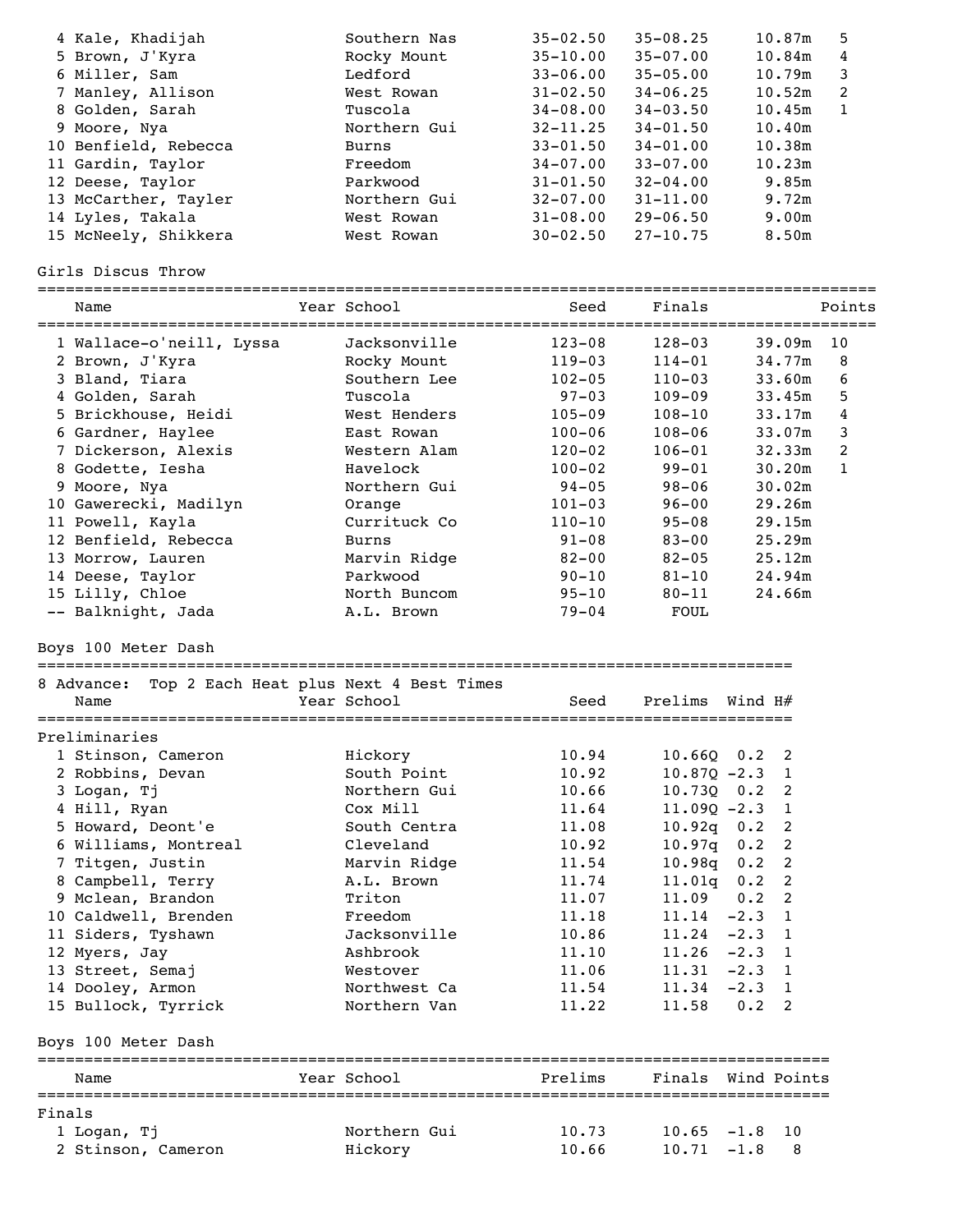| 3 Robbins, Devan     | South Point  | 10.87 | $10.77 - 1.8$ 6 |      |
|----------------------|--------------|-------|-----------------|------|
| 4 Howard, Deont'e    | South Centra | 10.92 | $10.97 - 1.8$   | $-5$ |
| 5 Titgen, Justin     | Marvin Ridge | 10.98 | $11.02 -1.8 4$  |      |
| 6 Hill, Ryan         | Cox Mill     | 11.09 | $11.07 - 1.8$ 3 |      |
| 7 Williams, Montreal | Cleveland    | 10.97 | $11.10 - 1.8$   |      |
| 8 Campbell, Terry    | A.L. Brown   | 11.01 | $11.12 - 1.8$   |      |

Boys 200 Meter Dash

| Name                  | Year School  | Seed  | Finals Wind H# Points |                |                |                |
|-----------------------|--------------|-------|-----------------------|----------------|----------------|----------------|
| 1 Logan, Tj           | Northern Gui | 22.02 | $21.61$ 1.1           |                | 2              | 10             |
| 2 Stinson, Cameron    | Hickory      | 22.38 | $21.65 -0.2 1$        |                |                | 8              |
| 3 Smith, Tori         | Hibriten     | 22.59 | 21.76                 | $-0.2 \quad 1$ |                | 6              |
| 4 Robbins, Devan      | South Point  | 22.29 | 21.82                 | 1.1            | $\mathcal{P}$  | 5              |
| 5 Myers, Jay          | Ashbrook     | 22.29 | $22.04$ 1.1           |                | -2             | 4              |
| 6 Quarles, Frank      | Douglas Byrd | 22.57 | 22.20                 | $-0.2 \quad 1$ |                | 3              |
| 7 Street, Semaj       | Westover     | 22.71 | 22.27                 | $-0.2$         | $\mathbf{1}$   | 2              |
| 8 Campbell, Terry     | A.L. Brown   | 22.54 | 22.33                 | $-0.2 \quad 1$ |                | $\overline{1}$ |
| 9 Dooley, Armon       | Northwest Ca | 22.34 | $22.41$ 1.1           |                | $\overline{2}$ |                |
| 10 Titgen, Justin     | Marvin Ridge | 22.44 | 22.44                 | $-0.2 \quad 1$ |                |                |
| 11 Smith, Byron       | Conley, D.H. | 21.18 | $22.63$ 1.1           |                | -2             |                |
| 12 McCorkle, Jaylen   | Westover     | 22.77 | 22.78                 | $-0.2 \quad 1$ |                |                |
| 13 Williams, Montreal | Cleveland    | 21.92 | $23.03 \quad 1.1$     |                | -2             |                |
| 14 Howard, Deont'e    | South Centra | 22.92 | 23.72                 | $-0.2 \quad 1$ |                |                |
| 15 Mclean, Brandon    | Triton       | 22.08 | $24.04$ 1.1           |                | - 2            |                |
| 16 Jackson, Logan     | Marvin Ridge | 21.94 | 25.65                 | 1.1            | -2             |                |
|                       |              |       |                       |                |                |                |

## Boys 400 Meter Dash

===================================================================================

| Name                       | Year School  | Seed  | Finals |              | H# Points |
|----------------------------|--------------|-------|--------|--------------|-----------|
| 1 McGill, LeAndre          | Northeast Gu | 50.95 | 48.85  | 2            | 10        |
| 2 Jackson, Logan           | Marvin Ridge | 50.24 | 48.94  | 2            | 8         |
| 3 Stinson, Corey           | Hickory      | 50.48 | 49.09  | 2            | 6         |
| 4 Sweezer, Saadiq          | Eastern Alam | 50.96 | 49.40  | 2            | 5         |
| 5 Stone, Dana              | Jacksonville | 50.83 | 49.62  | 2            | 4         |
| 6 Drayton-Ferquson, Traevi | Berry, Phill | 49.84 | 49.67  | 2            | 3         |
| 7 McGill, DeAndre          | Northeast Gu | 50.67 | 50.90  | 2            | 1.50      |
| 7 Webber, Jalen            | North Gaston | 51.86 | 50.90  | $\mathbf{1}$ | 1.50      |
| 9 Tolone, Bill             | Robinson, Ja | 51.44 | 50.91  | 2            |           |
| 10 Huffman, Carter         | Southwestern | 51.48 | 51.12  | 1            |           |
| 11 Wright, Issac           | Ashbrook     | 51.60 | 51.17  | 1            |           |
| 12 Murphy, Tramorris       | South Centra | 51.69 | 51.19  | 1            |           |
| 13 Silvers, Adam           | Tuscola      | 51.85 | 51.46  | $\mathbf{1}$ |           |
| 14 Sanders, Josh           | Cleveland    | 53.42 | 52.55  | 1            |           |
| 15 Jones, Kenny            | Cox Mill     | 51.94 | 55.70  | 1            |           |
| -- Mckinnon, Jason         | Nash Central | 53.81 | DNF    |              |           |

# Boys 800 Meter Run

| Name                   | Year School  | Seed    | Finals  | Points                  |
|------------------------|--------------|---------|---------|-------------------------|
| 1 Crossley, John       | West Cartere | 1:56.70 | 1:54.14 | 10                      |
| 2 Hollingsworth, Jimmy | Northern Gui | 1:58.28 | 1:54.95 | 8                       |
| 3 Reeder, Chris        | Chapel Hill  | 1:56.56 | 1:56.34 | 6                       |
| 4 Nelson, Sean         | Overhills    | 1:58.90 | 1:57.36 | 5                       |
| 5 Knight, Jon          | Northern Gui | 2:00.02 | 1:58.18 | 4                       |
| 6 Futia, Nicholas      | Marvin Ridge | 2:01.60 | 1:58.73 | 3                       |
| 7 Alspaugh, Clay       | Asheville    | 2:03.42 | 1:59.29 | $\overline{\mathbf{c}}$ |
| 8 Dover, Jeffrey       | Currituck Co | 2:02.75 | 1:59.39 |                         |
| 9 Savage, Chase        | East Henders | 2:03.15 | 2:00.37 |                         |
| 10 Sheridan, McCann    | Robinson, Ja | 2:00.00 | 2:03.67 |                         |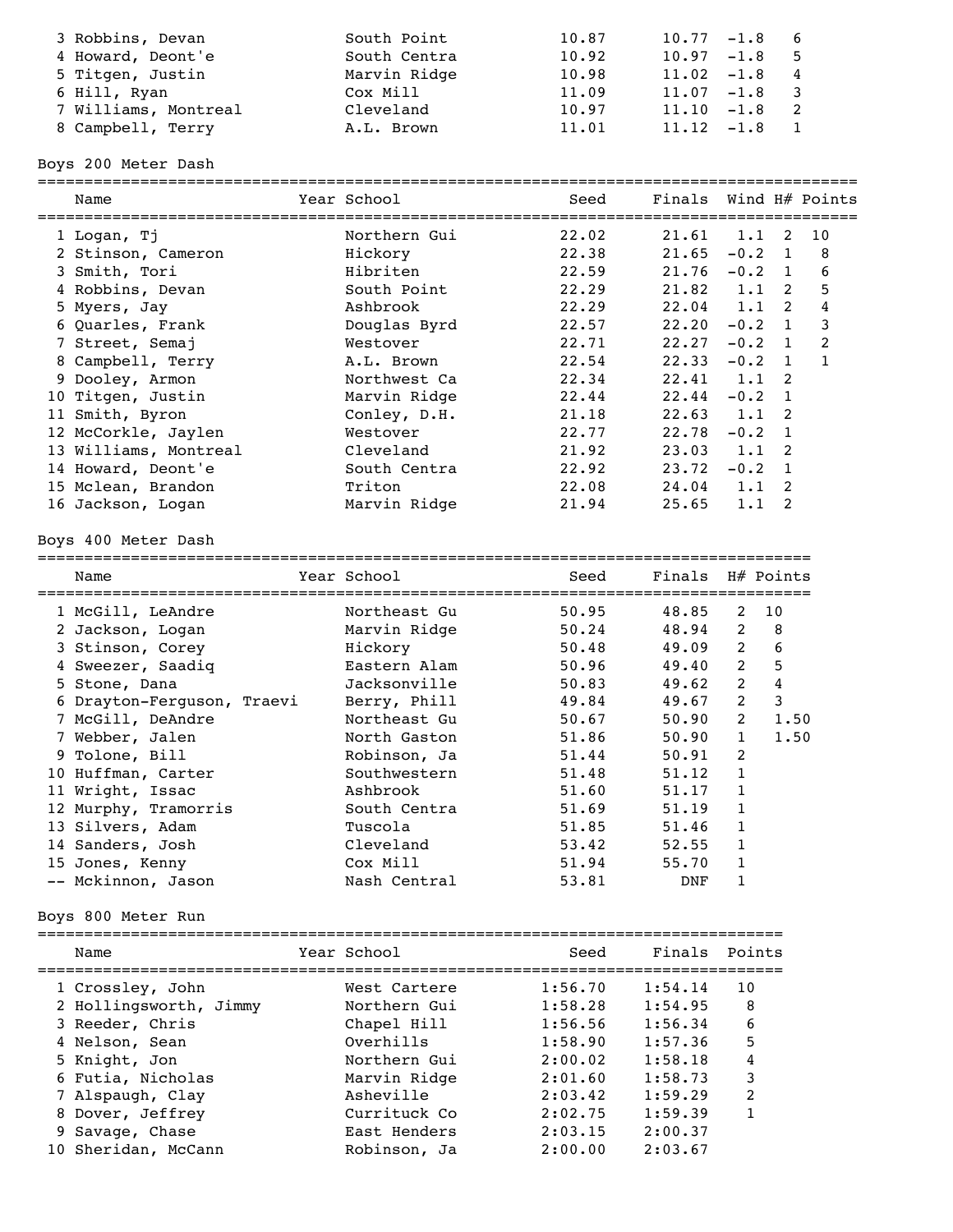| 11 Ray, Marquez             | North Gaston | 2:04.62 | 2:03.70 |
|-----------------------------|--------------|---------|---------|
| 12 Crowell, Andrew          | Enka         | 1:57.81 | 2:05.24 |
| 13 Whitehead, Steven        | Northern Nas | 2:09.19 | 2:05.49 |
| 14 Bruns, Zachary           | Havelock     | 2:06.25 | 2:08.77 |
| 15 Drayton-Ferguson, Traevi | Berry, Phill | 2:02.40 | 2:09.73 |
| 16 Lyerly, Graham           | East Rowan   | 2:03.70 | 2:12.76 |

Boys 1600 Meter Run

| Name                   | Year School  | Seed    | Finals     | Points |
|------------------------|--------------|---------|------------|--------|
| 1 Crossley, John       | West Cartere | 4:37.74 | 4:21.25    | 10     |
| 2 Sheridan, McCann     | Robinson, Ja | 4:28.70 | 4:22.65    | 8      |
| 3 Reeder, Chris        | Chapel Hill  | 4:32.53 | 4:24.45    | 6      |
| 4 Crowell, Andrew      | Enka         | 4:31.66 | 4:24.74    | 5      |
| 5 Corbin, George       | Nash Central | 4:41.79 | 4:26.46    | 4      |
| 6 Hollingsworth, Jimmy | Northern Gui | 4:35.18 | 4:32.05    | 3      |
| 7 Shore, Noah          | Asheville    | 4:40.65 | 4:34.56    | 2      |
| 8 Comesana, Vincent    | Forestview   | 4:42.09 | 4:35.37    |        |
| 9 Warner, Luke         | Weddington H | 4:34.30 | 4:36.53    |        |
| 10 Hufham, Grant       | South Brunsw | 4:40.49 | 4:36.88    |        |
| 11 Corbett, Kendon     | Marvin Ridge | 4:35.60 | 4:41.77    |        |
| 12 Naqy, Cody          | Cardinal Gib | 4:36.56 | 4:43.12    |        |
| 13 Georges, Evan       | Charlotte Ca | 4:29.40 | 4:43.33    |        |
| 14 Calvelo, Matthew    | Western Harn | 4:37.31 | 4:44.59    |        |
| -- Baldwin, Tanis      | East Henders | 4:39.90 | DNF        |        |
| -- Holt, Mason         | Rocky Mount  | 4:39.75 | <b>DNF</b> |        |
|                        |              |         |            |        |

#### Boys 3200 Meter Run

================================================================================

| Name                                              | Year School           | Seed                 | Finals   | Points           |
|---------------------------------------------------|-----------------------|----------------------|----------|------------------|
| 1 Baldwin, Tanis                                  | East Henders          | 9:45.07              | 9:31.00  | 10               |
| 2 Tyrey, Nick                                     | Cardinal Gib          | 9:48.00              | 9:44.08  | 8                |
| 3 Green, Noah                                     | Patton                | 9:56.01              | 9:50.72  | 6                |
| 4 Conner, Matthew                                 | Weddington H          | 9:50.10              | 9:52.40  | 5                |
| 5 Karginov, Tima                                  | Chapel Hill           | 9:58.78              | 9:52.73  | $\overline{4}$   |
| 6 Leppi, Travis                                   | North Buncom          | 9:59.33              | 9:57.87  | $\mathbf{3}$     |
| 7 Holt, Mason                                     | Rocky Mount           | 10:19.83             | 9:59.03  | $\overline{c}$   |
| 8 Edwards, David                                  | Cardinal Gib          | 10:01.21             | 10:01.55 | $\mathbf{1}$     |
| 9 Hobbs, Ryan                                     | Weddington H          | 9:50.20              | 10:09.57 |                  |
| 10 Hill, Gilliam                                  | Western Alam          | 10:04.90             | 10:12.45 |                  |
| 11 Hufham, Grant                                  | South Brunsw          | 10:23.46             | 10:18.00 |                  |
| 12 Newman, Hunter                                 | West Cartere          | 10:23.24             | 10:19.67 |                  |
| 13 Gilreath, Gil                                  | Northwest Ca          | 10:00.00             | 10:20.13 |                  |
| 14 Smith, Grant                                   | East Henders          | 9:57.66              | 10:24.69 |                  |
| 15 Georges, Evan                                  | Charlotte Ca          | 9:57.50              | 10:30.61 |                  |
| 16 Tulevech, Steven                               | West Cartere          | 10:25.01             | 10:31.69 |                  |
| Boys 110 Meter Hurdles                            |                       |                      |          |                  |
| 8 Advance: Top 2 Each Heat plus Next 4 Best Times |                       |                      |          |                  |
| Name                                              | Year School           | Seed                 | Prelims  | Wind H#          |
| Preliminaries                                     | ===================== | ==================== |          |                  |
| 1 Goins, Elijah                                   | Cox Mill              | 15.44                |          | $15.01Q - 0.6$ 2 |
| 2 Boyce, Derrick                                  | Berry, Phill          | 15.44                |          | 15.180 0.3 1     |
| 3 Silver, Damian                                  | Nash Central          | 14.92                |          | $15.120 - 0.6$ 2 |
|                                                   |                       |                      |          |                  |

 4 Graves, Devin Aycock, Char 15.31 15.28Q 0.3 1 5 Carroll, Brent Berry, Phill 15.44 15.17q -0.6 2 6 Hardy, Gevontae North Forsyt 15.56 15.35q 0.3 1 7 Gambrell, Brandon North Forsyt 15.53 15.37q -0.6 2 8 Moseley, Malik Southern Gui 15.46 15.45q 0.3 1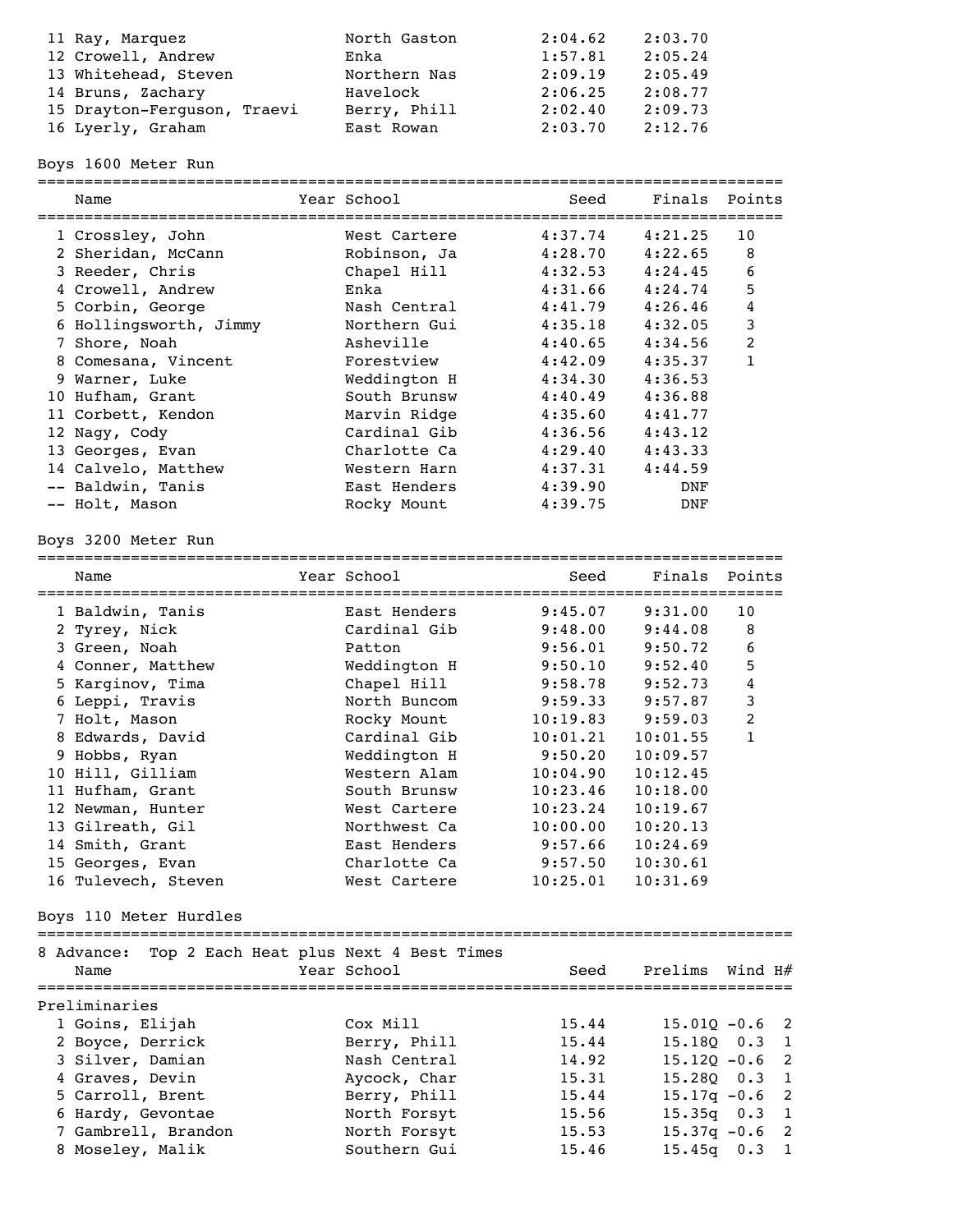| $0.3 \quad 1$ |
|---------------|
| $-0.6$ 2      |
| $0.3 \quad 1$ |
| $0.3 \quad 1$ |
| $0.3 \quad 1$ |
| $-0.6$ 2      |
|               |

# Boys 110 Meter Hurdles

|        | Name                | Year School  | Prelims | Finals Wind Points |     |      |
|--------|---------------------|--------------|---------|--------------------|-----|------|
| Finals |                     |              |         |                    |     |      |
|        | 1 Goins, Elijah     | Cox Mill     | 15.01   | 14.67              | 1.6 | - 10 |
|        | 2 Silver, Damian    | Nash Central | 15.12   | 14.74              | 1.6 | -8   |
|        | 3 Boyce, Derrick    | Berry, Phill | 15.18   | 14.89              | 1.6 | 6    |
|        | 4 Hardy, Gevontae   | North Forsyt | 15.35   | 15.18              | 1.6 | 5    |
|        | 5 Carroll, Brent    | Berry, Phill | 15.17   | 15.26              | 1.6 | 4    |
|        | 6 Graves, Devin     | Aycock, Char | 15.28   | 15.70              | 1.6 | -3   |
|        | 7 Gambrell, Brandon | North Forsyt | 15.37   | 15.70              | 1.6 | -2   |
|        | 8 Moseley, Malik    | Southern Gui | 15.45   | 15.97              | 1.6 |      |
|        |                     |              |         |                    |     |      |

Boys 300 Meter Hurdles ===================================================================================

| Name                  | Year School  | Seed  | Finals H# Points |                |              |
|-----------------------|--------------|-------|------------------|----------------|--------------|
| 1 Borders, Breon      | Statesville  | 40.24 | 38.59            | 2              | 10           |
| 2 Washington, Brandon | Asheville    | 40.65 | 38.73            | 2              | 8            |
| 3 Gambrell, Brandon   | North Forsyt | 41.56 | 39.93            | $2^{\circ}$    | 6            |
| 4 Boyce, Derrick      | Berry, Phill | 40.84 | 39.97            | $\overline{2}$ | 5            |
| 5 Dixon, Taiquan      | Cleveland    | 41.42 | 40.24            | $\overline{2}$ | 4            |
| 6 Fornville, Quentin  | South Centra | 41.92 | 41.03            | $\mathbf{1}$   | 3            |
| 7 Hardy, Gevontae     | North Forsyt | 41.40 | 41.06            | 2              | 2            |
| 8 Schmitt, Harrison   | Robinson, Ja | 41.54 | 41.28            | $\overline{2}$ | $\mathbf{1}$ |
| 9 Ritchie, Jordon     | Overhills    | 41.60 | 41.46            | $\mathbf{1}$   |              |
| 10 Chipley, Sawyer    | Chapel Hill  | 42.43 | 41.51            | $\mathbf{1}$   |              |
| 11 Silver, Damian     | Nash Central | 41.41 | 41.62            | 2              |              |
| 12 Smith, David       | East Henders | 43.54 | 41.93            | $\mathbf{1}$   |              |
| 13 Perrin, Andrew     | Central Caba | 41.74 | 41.96            | $\mathbf{1}$   |              |
| 14 Burgess, David     | Freedom      | 42.86 | 42.02            | $\mathbf{1}$   |              |
| 15 Morelock, Cody     | North Buncom | 43.76 | 43.31            | $\mathbf{1}$   |              |
| 16 Graves, Devin      | Aycock, Char | 41.90 | 43.38            |                |              |

# Boys 4x100 Meter Relay

| School                           | Seed                  |       |               | Finals H# Points |
|----------------------------------|-----------------------|-------|---------------|------------------|
| 1 Northern Guilford<br><b>A'</b> | 43.67                 | 41.99 | $\mathcal{P}$ | 10               |
| 1) Parker, Malik                 | 2) McLanahan, Kamaran |       |               |                  |
| 3) Williams, Carlos              | 4) Logan, Ti          |       |               |                  |
| 2 Ashbrook 'A'                   | 43.06                 | 42.43 | $\mathcal{L}$ | 8                |
| 1) Myers, Jay                    | 2) Wright, Issac      |       |               |                  |
| 3) Crawford, Jeremy              | 4) McKoy, Darius      |       |               |                  |
| 3 Southern Guilford 'A'          | 43.22                 | 42.66 | $\mathcal{P}$ | 6                |
| 1) Gallaspy, Reggie              | 2) Moseley, Malik     |       |               |                  |
| 3) Johnson, Taylor               | 4) Brown, Dia'vonte   |       |               |                  |
| 4 South Central 'A'              | 44.62                 | 42.71 |               | 5                |
| 1) Furlow, Shawn                 | 2) Greene, Tiras      |       |               |                  |
| 3) Waters, Kesean                | 4) Howard, Deont'e    |       |               |                  |
| 5 Westover 'A'                   | 43.78                 | 42.84 | $\mathcal{P}$ |                  |
| 1) McCorkle, Jaylen              | 2) Street, Semaj      |       |               |                  |
| 3) Larkin, Raquan                | 4) Hall, Marquis      |       |               |                  |
| 6 Cleveland 'A'                  | 44.14                 | 42.94 |               |                  |
|                                  |                       |       |               |                  |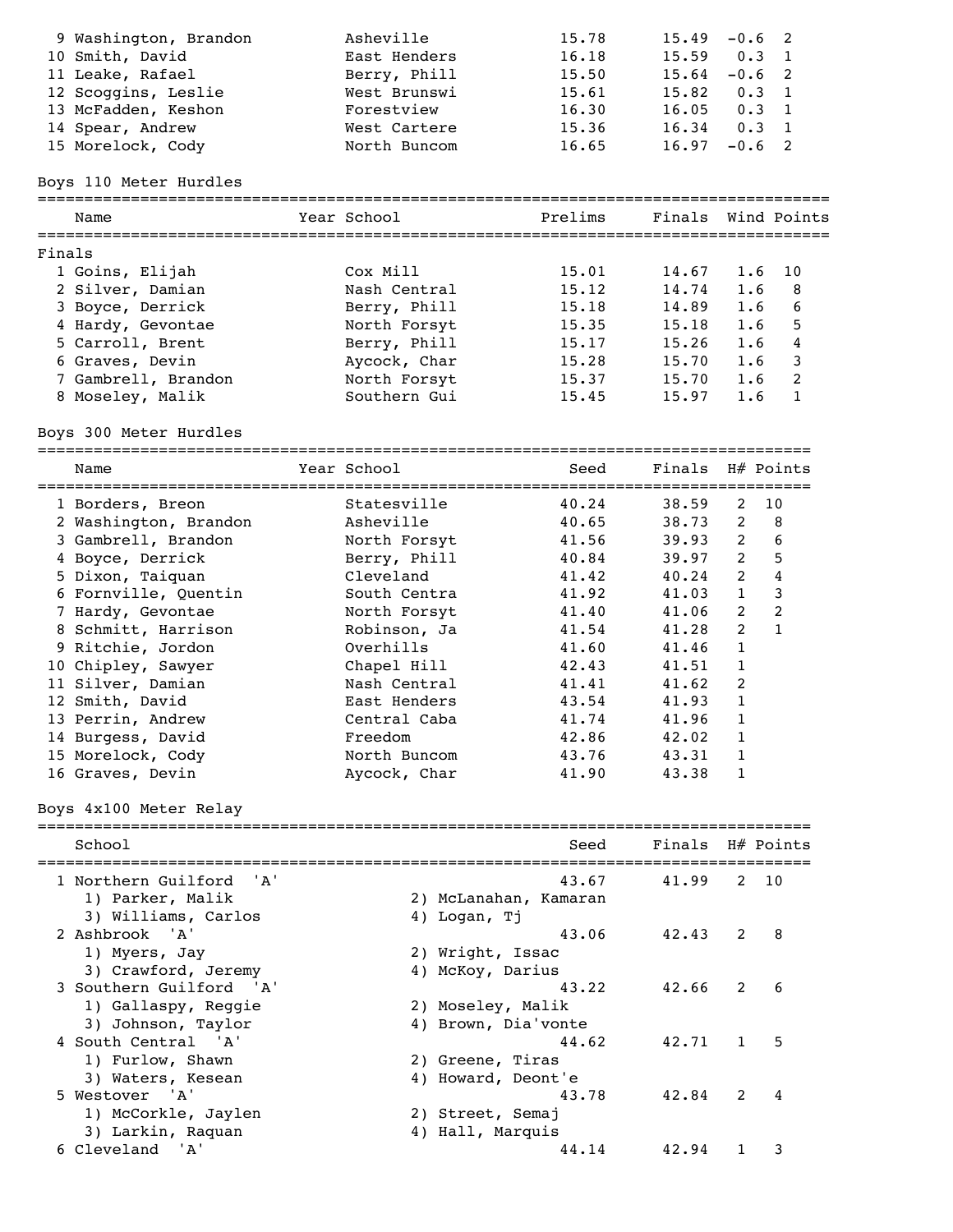| 1) Jones-Benson, Tyrone<br>3) Williams, Donqua | 2) McCray, Aheim<br>4) Williams, Montreal |         |              |           |
|------------------------------------------------|-------------------------------------------|---------|--------------|-----------|
| 7 Freedom 'A'<br>1) Burgess, David             | 44.01<br>2) Gardin, Khris                 | 43.06   | 2            | 2         |
| 3) Emmonds, Bj                                 | 4) Caldwell, Brenden                      |         |              |           |
| 8 Hickory Ridge 'A'                            | 44.04                                     | 43.16   | $\mathbf{1}$ | 1         |
| 1) Mullin, Nate                                | 2) Benton, Demetry                        |         |              |           |
| 3) McCadden, Xavier                            | 4) Thompson, Jordan                       |         |              |           |
| 9 Overhills<br>'A'                             | 43.65                                     | 43.17   | 2            |           |
| 1) Martinez, Julio<br>3) Ridley, Quincy        | 2) Jones, Isaiah<br>4) Miller, Steven     |         |              |           |
| 10 Asheville 'A'                               | 43.75                                     | 43.43   | 2            |           |
| 1) Griffin, PJ                                 | 2) Perez, David                           |         |              |           |
| 3) Tyson, Noah                                 | 4) Davis, Markevis                        |         |              |           |
| 11 Jacksonville 'A'                            | 45.27                                     | 43.49   | 1            |           |
| 1) Jordan, Mario                               | 2) Siders, Tyshawn                        |         |              |           |
| 3) Siders, Vincent                             | 4) Harris, Justus                         |         |              |           |
| 12 Burns 'A'<br>1) King, Jalen                 | 44.04<br>2) Hunt, Tra                     | 43.76   | 1            |           |
| 3) Montgomery, Chris                           | 4) Ruff, Tylan                            |         |              |           |
| 13 Statesville 'A'                             | 44.34                                     | 44.29   | 1            |           |
| 1) Morrison, Tyrek                             | 2) Willis, Marquis                        |         |              |           |
| 3) Ward, Tyree                                 | 4) Borders, Breon                         |         |              |           |
| 14 East Rowan 'A'                              | 44.44                                     | 44.30   | 1            |           |
| 1) Little, Josh                                | 2) Edwards, Calvin                        |         |              |           |
| 3) Means, Donte                                | 4) Moose, Dalton                          |         |              |           |
| 15 Mount Pleasant 'A'                          | 44.04                                     | 44.40   | 2            |           |
| 1) Gilmore, Denzal<br>3) Oshesky, Christian    | 2) Allman, Chris<br>4) Hunt, Andy         |         |              |           |
| -- Nash Central 'A'                            | 44.71                                     | DNF     | 1            |           |
| 1) Manning, Nick                               | 2) Williams, Tyler                        |         |              |           |
|                                                | 4) Taylor, Montez                         |         |              |           |
| 3) Williams, Brian                             |                                           |         |              |           |
| Boys 4x200 Meter Relay                         |                                           |         |              |           |
| School                                         | Seed                                      | Finals  |              | H# Points |
| 1 South Central<br>' A '                       | 1:30.77                                   | 1:27.26 | 2            | 10        |
| 1) Furlow, Shawn                               | 2) Waters, Kesean                         |         |              |           |
| 3) Murphy, Tramorris                           | 4) Howard, Deont'e                        |         |              |           |
| 2 Northeast Guilford<br>' A '                  | 1:30.42                                   | 1:28.04 | 2            | 8         |
| 1) Woosley, Gary                               | 2) Berry, LeDante                         |         |              |           |
| 3) McGill, LeAndre                             | 4) McGill, DeAndre                        |         |              |           |
| 3 Marvin Ridge 'A'                             | 1:29.94                                   | 1:28.11 | 2            | 6         |
| 1) Mcnair, Taurean                             | 2) Titgen, Justin                         |         |              |           |
| 3) Wright, Evan<br>4 Eastern Alamance<br>'A'   | 4) Jackson, Logan<br>1:31.17              | 1:28.89 | 2            | 5         |
| 1) Woods, Ryan                                 | 2) Sweezer, Saadiq                        |         |              |           |
| 3) Robinson, Lamont                            | 4) Wilson, Malik                          |         |              |           |
| 5 Ashbrook 'A'                                 | 1:30.99                                   | 1:29.29 | 2            | 4         |
| 1) Myers, Jay                                  | 2) Wright, Issac                          |         |              |           |
| 3) Crawford, Jeremy                            | 4) McKoy, Darius                          |         |              |           |
| 6 White Oak<br>'A'                             | 1:32.00                                   | 1:29.32 | 1            | 3         |
| 1) Aquino, Gabriel                             | 2) White, Kendell                         |         |              |           |
| 3) Moses, Steven<br>7 Jacksonville 'A'         | 4) Fields, Mario                          | 1:29.54 | $\mathbf{1}$ | 2         |
| 1) Melton, Tevin                               | 1:33.61<br>2) Siders, Vincent             |         |              |           |
| 3) Harris, Justus                              | 4) Siders, Tyshawn                        |         |              |           |
| 8 Hickory 'A'                                  | 1:33.14                                   | 1:30.08 | 1            | 1         |
| 1) Reid, Johnathan                             | 2) Cumberlander, Cole                     |         |              |           |
| 3) Stinson, Cameron                            | 4) Stinson, Corey                         |         |              |           |
| 9 Statesville<br>'A'<br>1) Houpe, Daryl        | 1:31.74<br>2) Willis, Marquis             | 1:30.31 | 1            |           |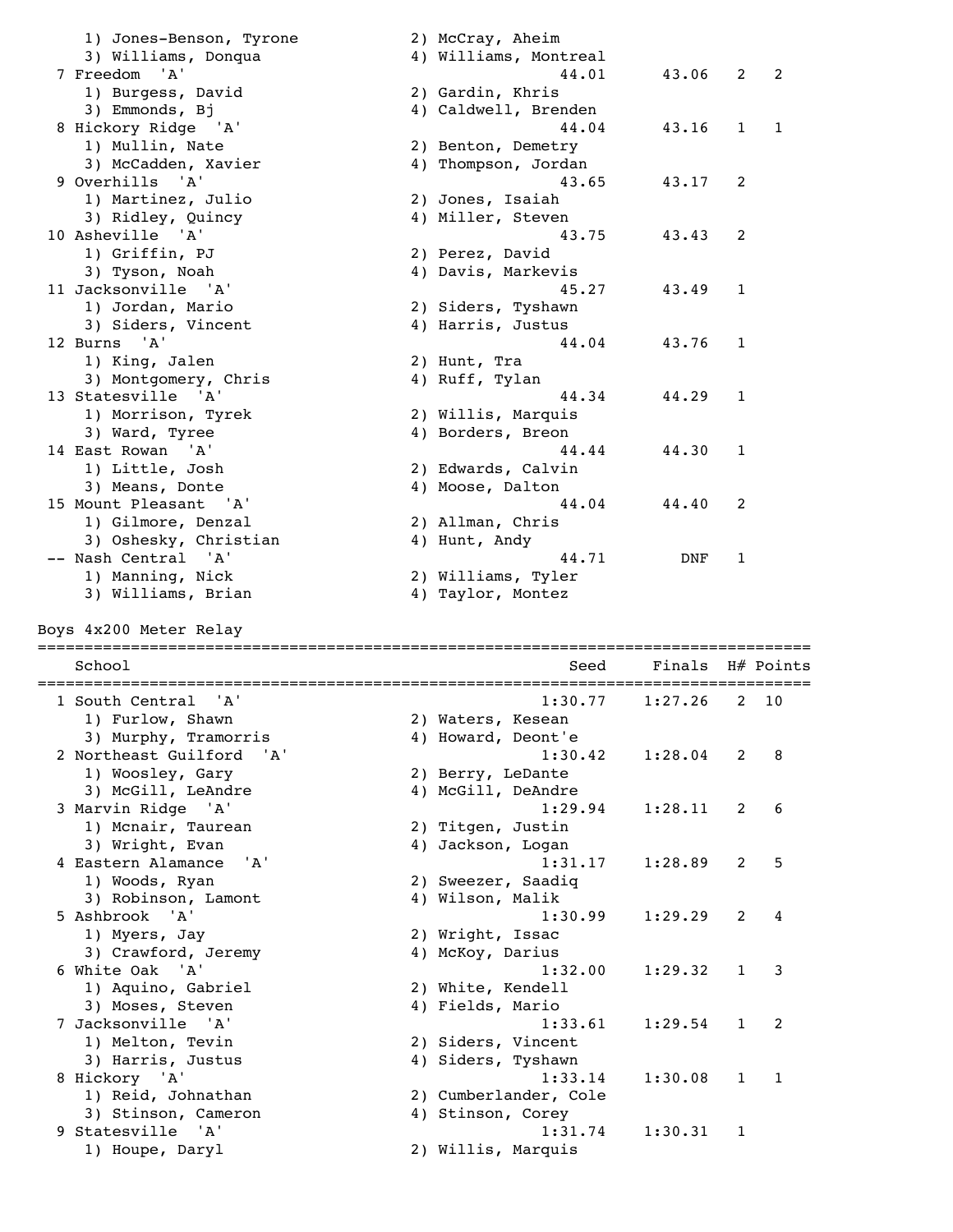| 3) Ward, Tyree                | 4) Borders, Breon            |         |              |                |              |
|-------------------------------|------------------------------|---------|--------------|----------------|--------------|
| 10 Berry, Phillip O.<br>' A ' | 1:31.84                      | 1:30.47 | 1            |                |              |
| 1) Williams, Andrea           | 2) Boyce, Derrick            |         |              |                |              |
| 3) Leake, Rafael              | 4) Zimmerman, Michael        |         |              |                |              |
|                               |                              |         |              |                |              |
| 11 North Buncombe 'A'         | 1:33.93                      | 1:33.05 | 1            |                |              |
| 1) Frisby, Canaan             | 2) Lacorte, Matthew          |         |              |                |              |
| 3) Fisher, Cole               | 4) Mann, Kent                |         |              |                |              |
| -- Northern Guilford<br>' A ' | 1:30.50                      | FS      | 2            |                |              |
| 1) Parker, Malik              | 2) McLanahan, Kamaran        |         |              |                |              |
| 3) Williams, Carlos           | 4) Logan, Tj                 |         |              |                |              |
| -- Northern Vance 'A'         | 1:31.37                      | DNF     | 2            |                |              |
| 1) Bullock, Tyrrick           | 2) Anderson, Devin           |         |              |                |              |
| 3) Seward, Jaleel             | 4) Ragland II, Vincent       |         |              |                |              |
| -- Asheville<br>' A'          | 1:31.35                      |         |              |                |              |
|                               |                              | DQ      | 2            |                | Exch zn viol |
| 1) Tyson, Noah                | 2) Tyson, Nathan             |         |              |                |              |
| 3) Perez, David               | 4) King, James               |         |              |                |              |
| -- Eastern Wayne 'A'          | 1:32.53                      | DQ      | $\mathbf{1}$ |                | Exch zn viol |
| 1) Vick, Lavoris              | 2) Hamilton, Romello         |         |              |                |              |
| 3) Pridgen, Dada              | 4) Newsome, Larry            |         |              |                |              |
|                               |                              |         |              |                |              |
| Boys 4x400 Meter Relay        |                              |         |              |                |              |
|                               |                              |         |              |                |              |
| School                        | Seed                         | Finals  |              | H# Points      |              |
|                               |                              |         |              |                |              |
| 1 Northeast Guilford<br>'A'   |                              |         |              | 10             |              |
|                               | 3:26.61                      | 3:19.60 | 2            |                |              |
| 1) Berry, LeDante             | 2) McGill, LeAndre           |         |              |                |              |
| 3) Woosley, Gary              | 4) McGill, DeAndre           |         |              |                |              |
| 2 Nash Central 'A'            | 3:29.05                      | 3:21.04 | 2            | 8              |              |
| 1) Williams, Brian            | 2) Williams, Tyler           |         |              |                |              |
| 3) Evans, Ricky               | 4) Mckinnon, Jason           |         |              |                |              |
| 3 West Carteret 'A'           | 3:31.94                      | 3:24.91 | 1            | 6              |              |
| 1) Dudley, Jason              | 2) Swearingen, Jarrett       |         |              |                |              |
| 3) Crossley, John             | 4) Spear, Andrew             |         |              |                |              |
|                               |                              |         |              |                |              |
| 4 Marvin Ridge 'A'            | 3:28.44                      | 3:25.37 | 2            | 5              |              |
| 1) Titgen, Justin             | 2) Perez, Tony               |         |              |                |              |
| 3) Mcnair, Taurean            | 4) Futia, Nicholas           |         |              |                |              |
| 5 Overhills<br>' A '          | 3:28.21                      | 3:25.47 | 2            | 4              |              |
| 1) Ridley, Quentin            | 2) Miller, Steven            |         |              |                |              |
| 3) Ridley, Quincy             | 4) Nelson, Sean              |         |              |                |              |
| 6 Berry, Phillip O. 'A'       | 3:30.64                      | 3:25.97 | $\mathbf{1}$ | 3              |              |
| 1) Murphy, Sam                | 2) Boyce, Derrick            |         |              |                |              |
| 3) Zimmerman, Michael         | 4) Drayton-Ferguson, Traevin |         |              |                |              |
|                               | 3:30.17                      |         |              |                |              |
| 7 North Buncombe<br>'A'       |                              | 3:28.05 | 2            | $\overline{c}$ |              |
| 1) Mann, Kent                 | 2) Hammond, Joseph           |         |              |                |              |
| 3) Fisher, Cole               | 4) Frisby, Canaan            |         |              |                |              |
| 8 Robinson, Jay M 'A'         | 3:28.74                      | 3:28.84 | 2            | $\mathbf{1}$   |              |
| 1) Andrejchak, Jason          | 2) McNiffe, Nicholas         |         |              |                |              |
| 3) Tolone, Bill               | 4) Sheridan, McCann          |         |              |                |              |
| 9 North Forsyth 'A'           | 3:31.81                      | 3:29.04 | 1            |                |              |
| 1) Hardy, Gevontae            | 2) Gambrell, Brandon         |         |              |                |              |
| 3) Harmon, Gerrick            | 4) Stowe, Steve              |         |              |                |              |
|                               |                              |         |              |                |              |
| 10 East Henderson 'A'         | 3:30.60                      | 3:29.44 | 2            |                |              |
| 1) Hall, Quintan              | 2) Savage, Chase             |         |              |                |              |
| 3) Winn, Drew                 | 4) Standley, Zachary         |         |              |                |              |
| 11 Northern Guilford 'A'      | 3:31.16                      | 3:29.54 | 1            |                |              |
| 1) Knight, Jon                | 2) Klopp, Michael            |         |              |                |              |
| 3) Elwood, Michael            | 4) Hollingsworth, Jimmy      |         |              |                |              |
| 12 Jacksonville 'A'           | 3:36.82                      | 3:29.91 | 1            |                |              |
| 1) Smith, Chris               | 2) Jordan, Mario             |         |              |                |              |
|                               |                              |         |              |                |              |
| 3) Carlos, Devin              | 4) Harris, Justus            |         |              |                |              |
| 13 Asheville 'A'              | 3:34.72                      | 3:30.54 | 1            |                |              |
| 1) Perez, David               | 2) Tyson, Nathan             |         |              |                |              |
| 3) Alspaugh, Clay             | 4) Washington, Brandon       |         |              |                |              |
|                               |                              |         |              |                |              |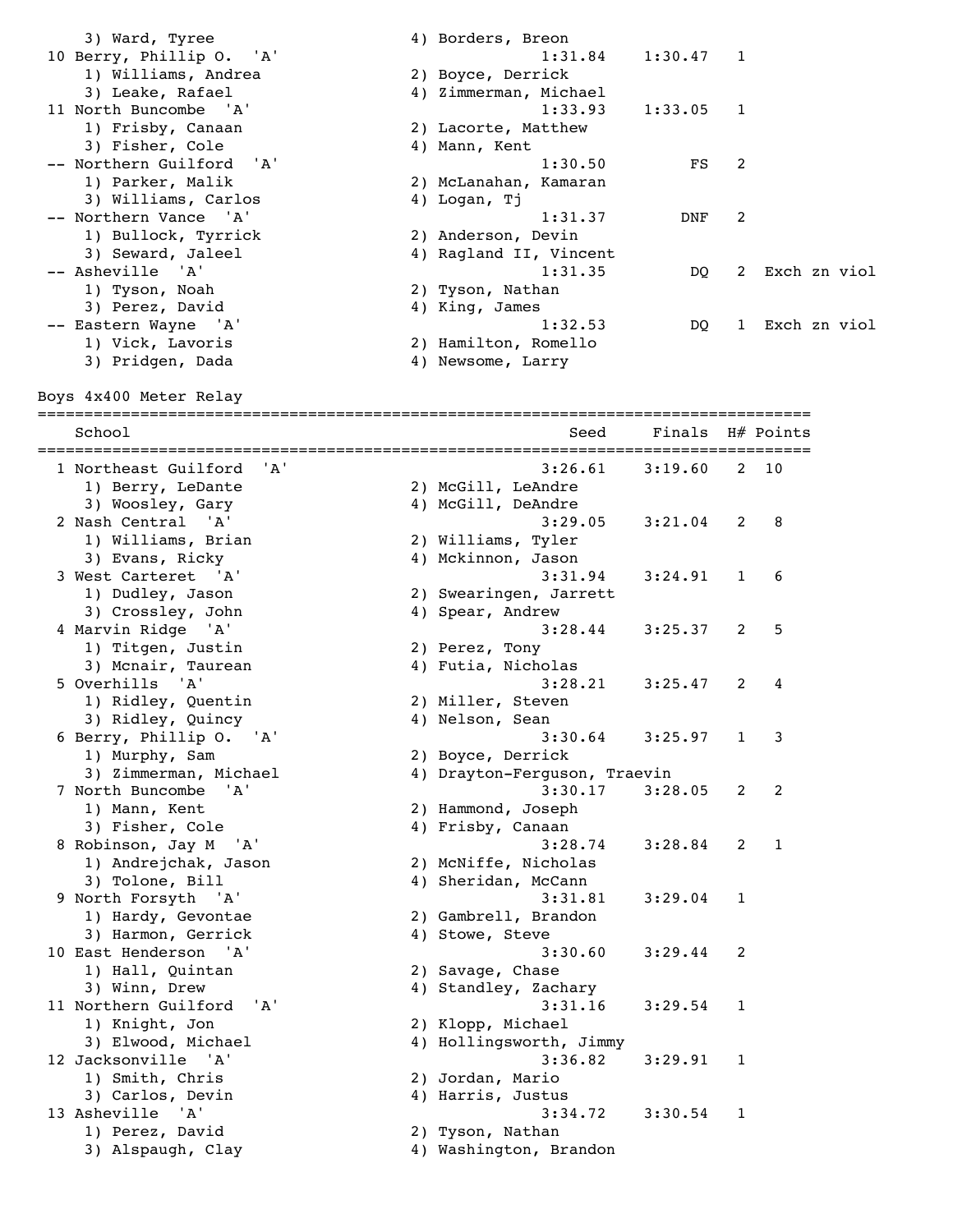| 14 Ashbrook 'A'      | $3:36.70$ $3:31.39$ 1 |    |   |              |
|----------------------|-----------------------|----|---|--------------|
| 1) Wright, Issac     | 2) Robinson, Xzavier  |    |   |              |
| 3) June, Demetradius | 4) Jeffries, Benandre |    |   |              |
| 15 A.L. Brown 'A'    | $3:39.04$ $3:31.90$ 1 |    |   |              |
| 1) Hall, Timmy       | 2) Hodge, Johnny      |    |   |              |
| 3) Chandler, Max     | 4) Corson, Kellen     |    |   |              |
| -- Eastern Wayne 'A' | 3:28.63               | DO | 2 | Exch zn viol |
| 1) Hamilton, Romello | 2) Vick, Lavoris      |    |   |              |
| 3) Pridgen, Dada     | 4) Boudy, DeShawn     |    |   |              |

Boys 4x800 Meter Relay

| School<br>================<br>============================ | Seed<br>============================ | Finals  | Points          |
|------------------------------------------------------------|--------------------------------------|---------|-----------------|
| 1 Chapel Hill<br>' A '                                     | 8:06.34                              | 7:57.04 | 10              |
| 1) Karginov, Tima                                          | 2) Williams, Peter                   |         |                 |
| 3) Roeber, Drew                                            | 4) Reeder, Chris                     |         |                 |
| 2 East Henderson 'A'                                       | 8:19.20                              | 8:00.68 | 8               |
| 1) Smith, Grant                                            | 2) Savage, Chase                     |         |                 |
| 3) Sewell, Logan                                           | 4) Baldwin, Tanis                    |         |                 |
| 3 Northern Guilford<br>'A'                                 | 8:06.59                              | 8:02.78 | 6               |
| 1) Knight, Jon                                             | 2) Klopp, Michael                    |         |                 |
| 3) Elwood, Michael                                         | 4) Hollingsworth, Jimmy              |         |                 |
| 4 A.L. Brown<br>'A'                                        | 8:12.59                              | 8:07.86 | 5               |
| 1) Corson, Kellen                                          | 2) Hall, Timmy                       |         |                 |
| 3) Hodge, Johnny                                           | 4) Chandler, Max                     |         |                 |
| 5 Marvin Ridge 'A'                                         | 8:11.02                              | 8:10.29 | 4               |
| 1) Corbett, Kendon                                         | 2) Callinan, Brian                   |         |                 |
| 3) Pennington, Carter                                      | 4) Futia, Nicholas                   |         |                 |
| 6 Robinson, Jay M 'A'                                      | 8:11.32                              | 8:14.45 | 3               |
| 1) McNiffe, Nicholas                                       | 2) Sellers, Landon                   |         |                 |
| 3) Buck, Clifford                                          | 4) Sheridan, McCann                  |         |                 |
| 7 Overhills 'A'                                            | 8:30.15                              | 8:19.92 | 2               |
|                                                            |                                      |         |                 |
| 1) Huggins, Mike                                           | 2) Nelson, Sean                      |         |                 |
| 3) Hood, Jeffrey                                           | 4) Mercado-Lopez, Luar               |         |                 |
| 8 Asheville 'A'                                            | 8:27.58                              | 8:20.47 | 1               |
| 1) Alspaugh, Clay                                          | 2) Tacy, Zach                        |         |                 |
| 3) Lomeli-garcia, Abel                                     | 4) Cartier, Elijah                   |         |                 |
| 9 Cardinal Gibbons<br>'A'                                  | 8:21.91                              | 8:23.24 |                 |
| 1) Nagy, Cody                                              | 2) Peeples, Connor                   |         |                 |
| 3) Collins, JB                                             | 4) Dusek, Harrison                   |         |                 |
| 10 Franklin<br>'A'                                         | 8:38.58                              | 8:25.35 |                 |
| 1) Albrecht, Caleb                                         | 2) Conner, Harrison                  |         |                 |
| 3) Marcie, Shawn                                           | 4) Williams, Emanuel                 |         |                 |
| 11 Nash Central 'A'                                        | 8:29.30                              | 8:25.76 |                 |
| 1) Corbin, Alex                                            | 2) Williams, Lance                   |         |                 |
| 3) Evans, Ricky                                            | 4) Corbin, George                    |         |                 |
| 12 White Oak<br>'' A '                                     | 8:51.45                              | 8:26.84 |                 |
| 1) Booker, JT                                              | 2) Bryant, Xyacery                   |         |                 |
| 3) Lyons, Ken                                              | 4) Reitz, Joey                       |         |                 |
| 13 West Henderson<br>' A '                                 | 8:37.47                              | 8:35.31 |                 |
| 1) Kennedy, Conor                                          | 2) Tang, Michael                     |         |                 |
| 3) Galloway, Graham                                        | 4) Bayless, William                  |         |                 |
| 14 East Rowan<br>'A'                                       | 8:45.05                              | 8:41.41 |                 |
| 1) Honeycutt, Conor                                        | 2) Rowell, Josh                      |         |                 |
| 3) Patel, Deepan                                           | 4) Lyerly, Graham                    |         |                 |
| 15 West Carteret 'A'                                       | 8:28.23                              | 8:46.39 |                 |
| 1) Swearingen, Jarrett                                     | 2) Ramsay, Joe                       |         |                 |
| 3) Giblin, Casey                                           | 4) Carr, Michael                     |         |                 |
| -- Cleveland 'A'                                           | 8:51.55                              |         |                 |
|                                                            |                                      | DQ      | Broke too early |
| 1) Hayes, Jarrett                                          | 2) Ambelal, Pratik                   |         |                 |
| 3) Lamm, Lawson                                            | 4) Blumenberg, Austin                |         |                 |
|                                                            |                                      |         |                 |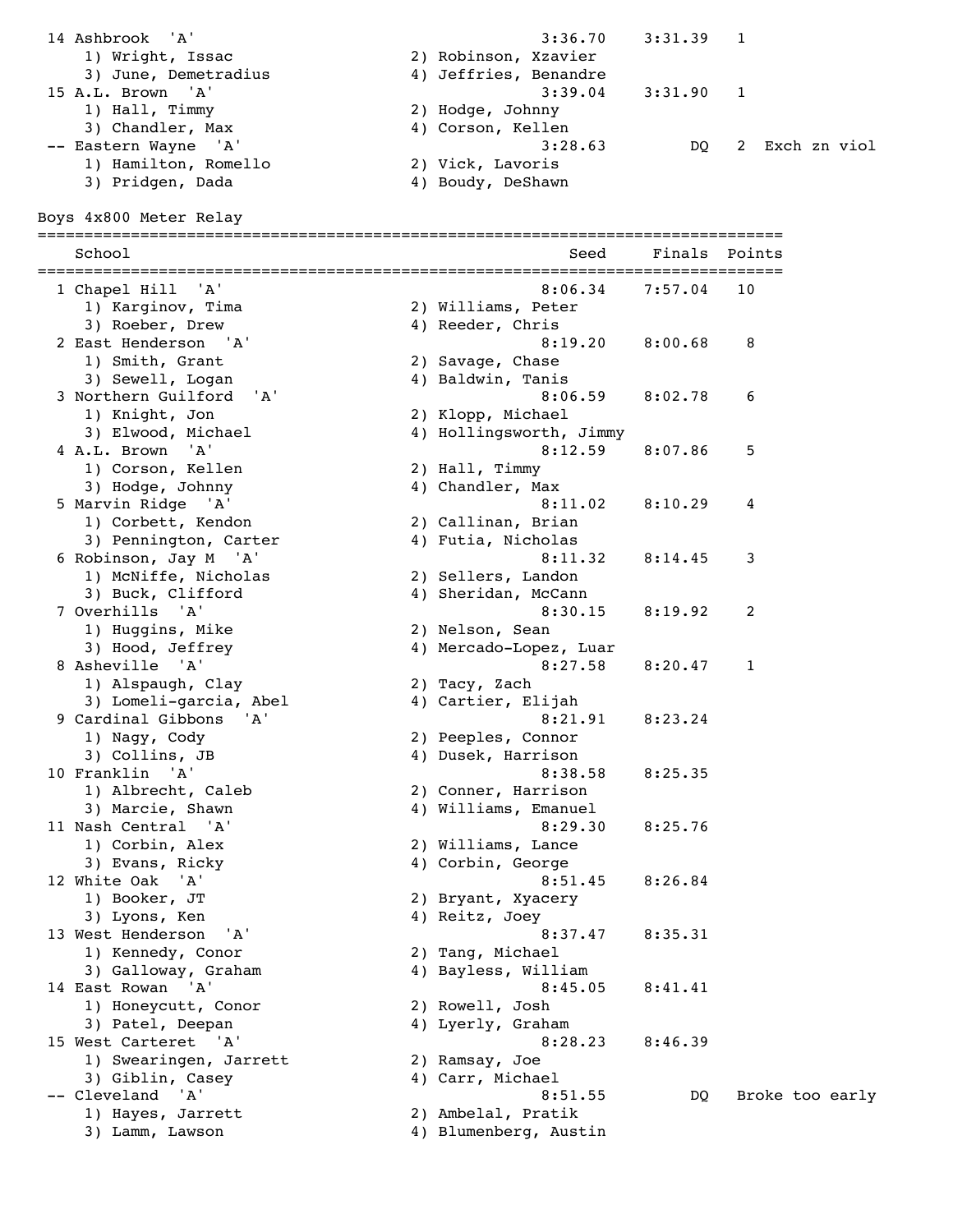Boys High Jump

|    | Name                   | Year School  | Seed<br>============================ | Finals       |       | Points |
|----|------------------------|--------------|--------------------------------------|--------------|-------|--------|
|    | 1 Bryant, Jaquell      | Rocky Mount  | $6 - 04.00$                          | $6 - 06.00$  | 1.98m | 10     |
|    | 2 Butler, Cameron      | Robinson, Ja | $6 - 02.00$                          | $6-04.00$    | 1.93m | 8      |
|    | 3 Stanley, Tyler       | West Brunswi | $6 - 02.00$                          | $J6 - 04.00$ | 1.93m | 6      |
|    | 4 Garrick, Christopher | Marvin Ridge | $5 - 10.00$                          | $6 - 02.00$  | 1.87m | 4.50   |
|    | 4 Wait, Seaver         | Enka         | $6 - 00.00$                          | $6 - 02.00$  | 1.87m | 4.50   |
|    | 6 Robinson, Xzavier    | Ashbrook     | $6 - 00.00$                          | $J6 - 02.00$ | 1.87m | 3      |
|    | 7 Hower, Andrew        | Carson, Jess | $6 - 02.00$                          | $J6 - 02.00$ | 1.87m | 2      |
|    | 8 Ware, Aaron          | Southern Nas | $6 - 00.00$                          | $6-00.00$    | 1.82m | 1      |
|    | 9 Gambrell, Brandon    | North Forsyt | $6 - 02.00$                          | $J6 - 00.00$ | 1.82m |        |
| 10 | Templeton, Joe         | Franklin     | $6 - 02.00$                          | $J6 - 00.00$ | 1.82m |        |
| 11 | Douglas, Malik         | South Brunsw | $6 - 00.00$                          | $5 - 10.00$  | 1.77m |        |
|    | 11 Dalton, Markel      | Robinson, Ja | $6 - 00.00$                          | $5 - 10.00$  | 1.77m |        |
|    | 11 Shaffer, Sylvester  | McMichael, D | $6 - 02.00$                          | $5 - 10.00$  | 1.77m |        |
|    | 11 Tyson, Nathan       | Asheville    | $6 - 00.00$                          | $5 - 10.00$  | 1.77m |        |
|    | 15 Anderson, Alex      | Williams, Wa | $5 - 10.00$                          | $J5 - 10.00$ | 1.77m |        |
|    | -- Blackwell, Chase    | Northern Gui | $6 - 00.00$                          | NH           |       |        |

Boys Pole Vault

|    | Name                 | Year School  | Seed<br>========================= | Finals                |                   | Points |
|----|----------------------|--------------|-----------------------------------|-----------------------|-------------------|--------|
|    | 1 West, Ian          | Fike         | $14 - 06.00$                      | 15-01.00              | 4.59m             | 10     |
|    | 2 Ginley, Corey      | East Henders | $12 - 06.00$                      | $14 - 00.00$          | 4.26m             | 8      |
|    | 3 Smith, Thor        | Northern Gui | $13 - 06.00$                      | $J14 - 00.00$         | 4.26m             | 6      |
|    | 4 Shank, Marshall    | East Rowan   | $13 - 00.00$                      | $13 - 06.00$          | 4.11m             | 5      |
|    | 5 Cranfield, Caleb   | West Rowan   | $12 - 06.00$                      | $J13 - 06.00$         | 4.11m             | 4      |
|    | 6 Scott, Tyler       | Eastern Alam | $12 - 06.00$                      | $13 - 00.00$          | 3.96m             | 3      |
|    | 7 Haynes, Wesley     | East Rowan   | $12 - 06.00$                      | $J13 - 00.00$         | 3.96m             | 2      |
|    | 8 Hammond, Joseph    | North Buncom | $13 - 00.00$                      | $12 - 06.00$          | 3.81 <sub>m</sub> | 0.50   |
|    | 8 Moore, Andrew      | West Cartere | $12 - 06.00$                      | $12 - 06.00$          | 3.81 <sub>m</sub> | 0.50   |
|    | 10 Spitler, Jonathan | Marvin Ridge | $12 - 00.00$                      | $J12 - 06.00$         | 3.81m             |        |
| 10 | Smith, Daniel        | North Buncom | $12 - 06.00$                      | $J12 - 06.00$         | 3.81 <sub>m</sub> |        |
|    | 12 Eatmon, John      | Southern Nas | $11 - 06.00$                      | $12 - 00.00$          | 3.65m             |        |
|    | 13 Doss, Chris       | Asheboro     | $11 - 06.00$                      | $J12 - 00.00$         | 3.65m             |        |
|    | 14 Langley, Russell  | Nash Central | $12 - 00.00$                      | $J12 - 00.00$         | 3.65m             |        |
|    | 15 Shaver, Tristan   | Ledford      |                                   | $11-00.00$ $11-00.00$ | 3.35m             |        |
|    | -- Lacorte, Matthew  | North Buncom | $12 - 06.00$                      | NH                    |                   |        |

Boys Long Jump

|  | Name                 | Year School  | Seed         | Finals Wind   |             |       | Points |
|--|----------------------|--------------|--------------|---------------|-------------|-------|--------|
|  | 1 Quarles, Frank     | Douglas Byrd | $22 - 08.00$ | $23 - 05.00$  | 2.5         | 7.13m | 10     |
|  | 2 Stinson, Cameron   | Hickory      | $22 - 00.75$ | $22 - 09.00$  | 1.3         | 6.93m | 8      |
|  | 3 Woosley, Gary      | Northeast Gu | $21 - 02.00$ | $J22 - 09.00$ | $2 \cdot 3$ | 6.93m | 6      |
|  | 4 Hill, Steffon      | East Henders | $22 - 00.50$ | $21 - 09.50$  | NWI         | 6.64m | 5      |
|  | 5 Williams, Donqua   | Cleveland    | $21 - 07.50$ | $21 - 08.50$  | 1.9         | 6.61m | 4      |
|  | 6 Caldwell, Brenden  | Freedom      | $21 - 07.25$ | $21 - 08.00$  | 0.9         | 6.60m | 3      |
|  | 7 Zimmerman, Michael | Berry, Phill | $20 - 10.50$ | $21 - 07.00$  | $3 \cdot 2$ | 6.57m | 2      |
|  | 8 Hines, Mason       | Rocky Mount  | $21 - 05.00$ | $20 - 10.00$  | 2.9         | 6.35m |        |
|  | 9 Torrence, Raykwon  | West Rowan   | $20 - 10.50$ | $20 - 08.00$  | 1.4         | 6.29m |        |
|  | 10 Willis, Marquis   | Statesville  | $20 - 07.00$ | $20 - 07.00$  | 3.3         | 6.27m |        |
|  | 11 Stanley, Tyler    | West Brunswi | $21 - 01.00$ | $20 - 06.00$  | 1.5         | 6.24m |        |
|  | 12 Marino, Jonathan  | Marvin Ridge | $20 - 06.00$ | $J20-06.00$   | $2 \cdot 0$ | 6.24m |        |
|  | 13 Brown, Dylan      | Southern Lee | $20 - 02.50$ | $20 - 05.00$  | 5.3         | 6.22m |        |
|  | 14 Moseley, Malik    | Southern Gui | $19 - 10.00$ | $20 - 04.00$  | 3.6         | 6.19m |        |
|  | 15 Chandler, Thomas  | Currituck Co | $21 - 00.00$ | $20 - 02.00$  | 0.6         | 6.14m |        |
|  | 16 Tyson, Nathan     | Asheville    | $20 - 09.00$ | $19 - 07.50$  | 2.1         | 5.98m |        |
|  |                      |              |              |               |             |       |        |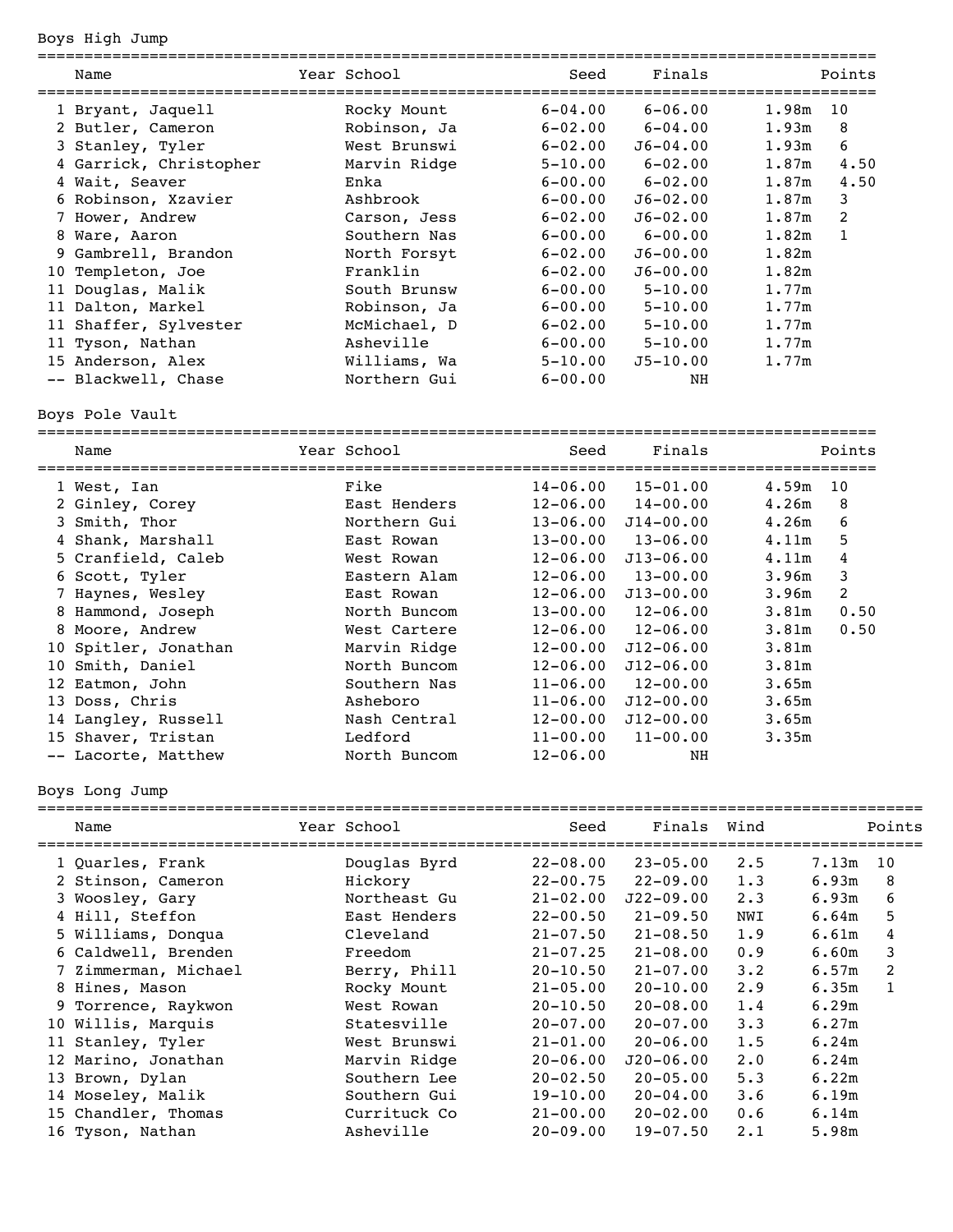Boys Triple Jump

| Name                | Year School  | Seed         | Finals       | Wind        |        | Points |
|---------------------|--------------|--------------|--------------|-------------|--------|--------|
| 1 Woosley, Gary     | Northeast Gu | $42 - 06.00$ | $46 - 06.00$ | 4.3         | 14.17m | 10     |
| 2 Hill, Steffon     | East Henders | $46 - 03.50$ | $46 - 00.00$ | 1.9         | 14.02m | 8      |
| 3 Tyson, Noah       | Asheville    | $45 - 09.00$ | $45 - 06.00$ | $-2.7$      | 13.86m | 6      |
| 4 Patterson, Chris  | West Rowan   | $42 - 10.00$ | $45 - 03.00$ | 0.3         | 13.79m | 5      |
| 5 Mcguyver, Mekhi   | Asheville    | $44 - 06.50$ | $44 - 11.50$ | $-0.1$      | 13.70m | 4      |
| 6 Carter, Josh      | Cleveland    | $43 - 10.00$ | $44 - 10.00$ | 1.8         | 13.66m | 3      |
| 7 Klugh, Jamal      | Central Caba | 45-04.00     | $44 - 02.50$ | $-0.6$      | 13.47m | 2      |
| 8 Robertson, Wayne  | Asheboro     | $43 - 00.00$ | $43 - 07.50$ | $-2.1$      | 13.29m | 1      |
| 9 Reliford, Isaiah  | White Oak    | $43 - 08.00$ | $43 - 04.00$ | 1.0         | 13.20m |        |
| 10 Means, Donte     | East Rowan   | $42 - 09.00$ | $42 - 09.50$ | 2.4         | 13.04m |        |
| 11 Williams, Xavier | Northeast Gu | $41 - 03.00$ | $42 - 06.00$ | 0.2         | 12.95m |        |
| 12 Moseley, Malik   | Southern Gui | $41 - 04.00$ | $42 - 03.00$ | $3 \cdot 3$ | 12.87m |        |
| 13 Williams, Donqua | Cleveland    | $43 - 02.00$ | $41 - 06.00$ | 0.5         | 12.64m |        |
| 14 Hines, Mason     | Rocky Mount  | $42 - 10.00$ | $40 - 06.50$ | $-3.4$      | 12.35m |        |
| -- Templeton, Joe   | Franklin     | $42 - 02.00$ | FOUL         |             |        |        |
|                     |              |              |              |             |        |        |

Boys Shot Put

| Name              | Year School  | Seed         | Finals       |        | Points         |
|-------------------|--------------|--------------|--------------|--------|----------------|
| 1 Minor, Colin    | South Brunsw | $53 - 10.50$ | $55 - 05.00$ | 16.89m | 10             |
| 2 Brown, Mateius  | Western Harn | $54 - 04.50$ | $52 - 06.00$ | 16.00m | 8              |
| 3 Stout, Myquon   | Carson, Jess | $46 - 08.50$ | $50 - 10.00$ | 15.49m | 6              |
| 4 Hillman, Ryan   | Crest        | $48 - 09.50$ | $48 - 04.00$ | 14.73m | 5              |
| 5 Davis, Jacob    | Franklin     | $45 - 01.50$ | $47 - 06.50$ | 14.49m | 4              |
| 6 Hudson, Trae    | Fike         | $48 - 00.50$ | $47 - 03.50$ | 14.41m | 3              |
| 7 Bullock, Jaquez | Southern Van | $46 - 02.50$ | $47 - 02.50$ | 14.38m | $\overline{2}$ |
| 8 Williams, Tre   | Carson, Jess | $44 - 05.00$ | $45 - 01.25$ | 13.74m |                |
| 9 Wright, Dakota  | Erwin, Clyde | $43 - 11.75$ | $44 - 09.00$ | 13.63m |                |
| 10 Raper, Jordan  | Robinson, Ja | $50 - 10.50$ | $44 - 06.00$ | 13.56m |                |
|                   |              |              |              |        |                |

 11 Caldwell, Dylan Cleveland 45-04.50 44-05.25 13.54m 12 Tate, Alex Marvin Ridge 45-01.00 44-03.25 13.49m<br>13 Prioleau, Malik Northern Gui 47-05.00 43-10.00 13.36m

 14 Keeter, Graham Kings Mounta 44-00.50 43-07.00 13.28m 15 Alston, Chris Nash Central 45-11.00 41-10.50 12.76m 16 Clark, Montel Northern Van 45-03.00 41-08.00 12.70m

13 Prioleau, Malik 13 Northern Gui 147-05.00<br>14 Keeter, Graham 14 Kings Mounta 14-00.50

Boys Discus Throw

| Name                  | Year School  | Seed       | Finals     |        | Points |
|-----------------------|--------------|------------|------------|--------|--------|
| 1 Brown, Mateius      | Western Harn | $159 - 02$ | $155 - 09$ | 47.47m | 10     |
| 2 Minor, Colin        | South Brunsw | $171 - 09$ | $154 - 10$ | 47.19m | 8      |
| 3 Benton, Demetry     | Hickory Ridg | $148 - 03$ | $149 - 05$ | 45.54m | 6      |
| 4 McConnell, Nathan   | Jacksonville | $154 - 11$ | $145 - 07$ | 44.37m | 5      |
| 5 Malone, Kyle        | East Henders | $137 - 00$ | $137 - 08$ | 41.96m | 4      |
| 6 Williams, Tre       | Carson, Jess | $141 - 06$ | $137 - 01$ | 41.78m | 3      |
| 7 Caldwell, Dylan     | Cleveland    | $147 - 11$ | $136 - 09$ | 41.68m | 2      |
| 8 Reynolds, Hudson    | Ledford      | $129 - 07$ | $136 - 01$ | 41.47m |        |
| 9 Vozzelli, Zachary   | Overhills    | $131 - 04$ | $133 - 09$ | 40.76m |        |
| 10 Hillard, Rissell   | Nash Central | $145 - 08$ | $130 - 11$ | 39.90m |        |
| 11 Marlowe, Jalen     | Ashbrook     | $138 - 05$ | $130 - 02$ | 39.67m |        |
| 12 Miller, Henry      | Forestview   | $135 - 11$ | $127 - 02$ | 38.76m |        |
| 13 Williams, Benjamin | Marvin Ridge | $136 - 07$ | $123 - 05$ | 37.61m |        |
| 14 Elliot, D.J.       | Western Alam | $134 - 01$ | $122 - 03$ | 37.26m |        |
| 15 Wright, Dakota     | Erwin, Clyde | $140 - 11$ | $121 - 03$ | 36.95m |        |
| 16 Logan, Jamel       | A.L. Brown   | $137 - 06$ | $106 - 11$ | 32.58m |        |
|                       |              |            |            |        |        |